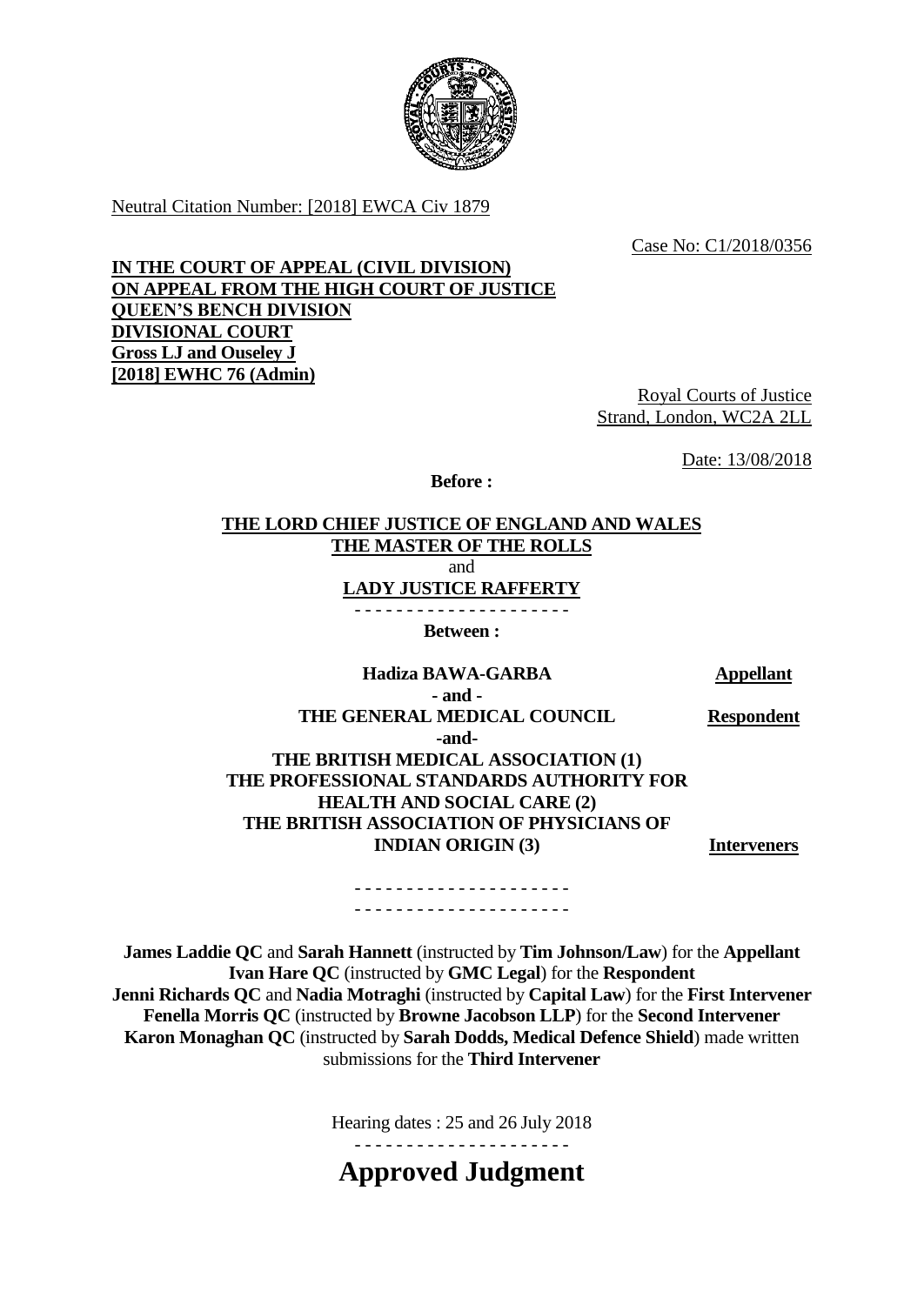#### **Lord Burnett of Maldon CJ, Sir Terence Etherton MR and Lady Justice Rafferty :**

- 1. This is an appeal from the order dated 25 January 2018 of the Divisional Court of the Queen's Bench Division (Gross LJ and Ouseley J) by which it: (1) allowed the appeal of the respondent, the General Medical Council ("the GMC") from the decision of the Medical Practitioners Tribunal ("the Tribunal") on 13 June 2017 to suspend the registration of the appellant, Dr Hadiza Bawa-Garba ("Dr Bawa-Garba"), from practice for a period of 12 months; and (2) quashed that decision of the Tribunal, and substituted in its place a direction that Dr Bawa-Garba's name be erased from the Medical Register.
- 2. The central issue on this appeal is the proper approach to the conviction of a medical practitioner for gross negligence manslaughter in the context of fitness to practise sanctions under the Medical Act 1983 ("MA 1983") where the registrant does not present a continuing risk to patients.

# **The factual background**

## *Events prior to the criminal proceedings*

- 3. The following is a brief summary of the facts taken from the judgment of the Divisional Court and from the judgment of Sir Brian Leveson P, sitting in the Court of Appeal (Criminal Division) in *R v Bawa-Garba (Hadiza)* [2016] EWCA Crim 1841, which is sufficient to understand the factual context of this appeal. A much fuller factual account can be found in those judgments.
- 4. Dr Bawa-Garba is a junior doctor specialising in paediatrics. In February 2011 she had recently returned to practice as a Registrar at the Leicester Royal Infirmary Hospital ("the Hospital") after 14 months of maternity leave. She was employed in the Children's Assessment Unit of the Hospital ("the Unit"). That was an admissions unit of 15 beds which would receive patients from Accident and Emergency or from direct referrals by a GP. Its purpose was to assess, diagnose and (if appropriate) then treat children, or to admit them onto a ward or to the Paediatric Intensive Care Unit as necessary. The case concerns Dr Bawa-Garba's care and treatment of Jack Adcock.
- 5. Jack was six years of age in February 2011. He had been diagnosed from birth with Downs Syndrome (Trisomy 21). He was also born with a "hole in the heart", which required surgery. As a result he required long-term medication called enalapril and he was more susceptible to coughs, colds and resulting breathlessness. In the past Jack had required antibiotics for throat and chest infections, including one hospital admission for pneumonia. He was, however, well supported by a close family, local doctors and learning support assistants. He was a thriving little boy, who attended a mainstream pre-school nursery and then a local primary school. He enjoyed playing with his younger sister and was a popular and energetic child.
- 6. On Friday 18 February 2011 Jack's mother, Nicola Adcock, together with his grandmother, took Jack to see his GP, Dr Dhillon. Jack had been very unwell throughout the night and had not been himself the day before at school. The GP was very concerned. He decided that Jack should be admitted to hospital immediately. Jack presented with dehydration caused by vomiting and diarrhoea and his breathing was shallow and his lips were slightly blue.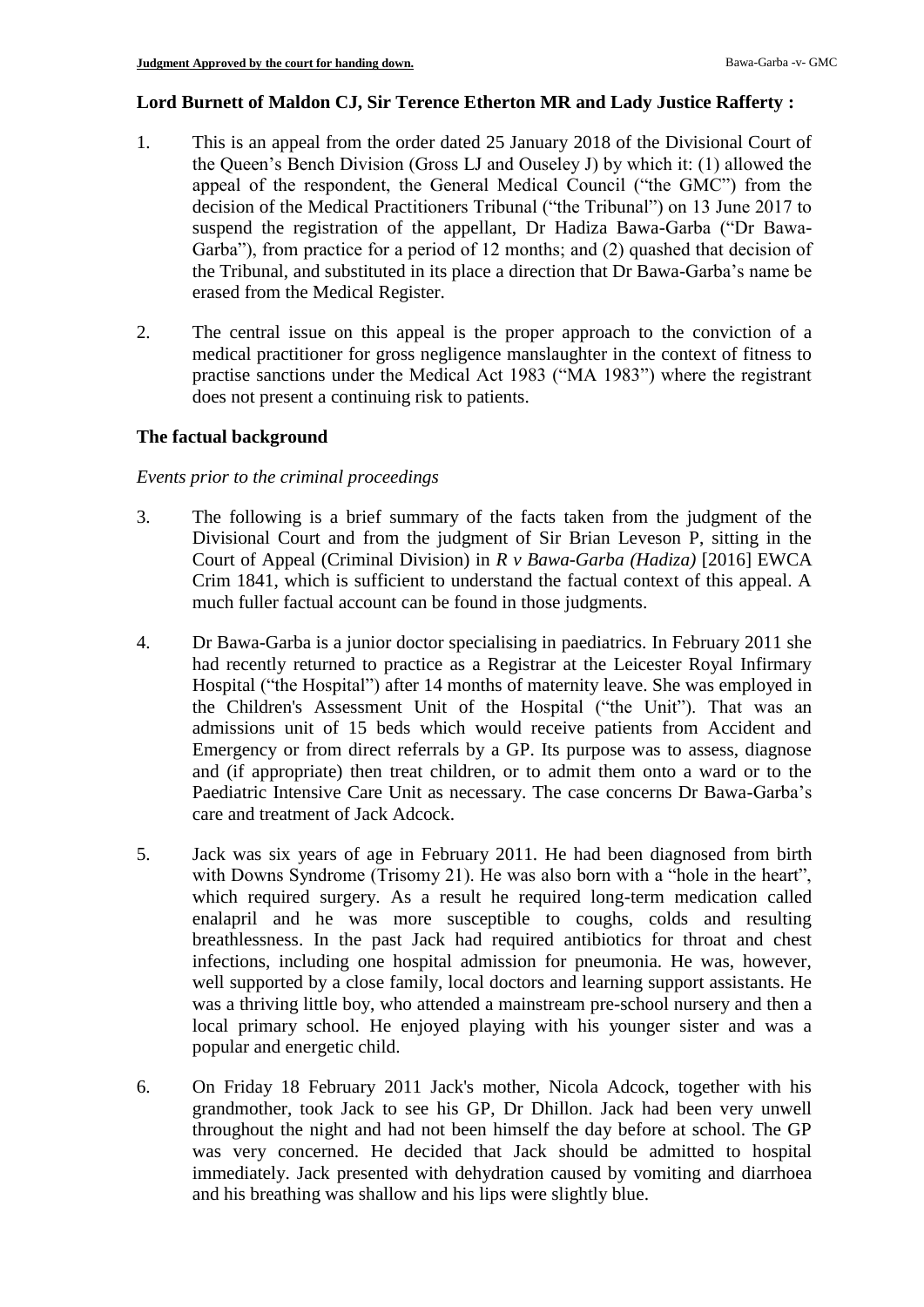- 7. When Jack arrived and was admitted to the Unit at about 10.15 am, he was unresponsive and limp. He was seen by Sister Taylor, who immediately asked that he be assessed by Dr Bawa-Garba, then the most senior junior doctor on duty. For the following 8-9 hours, he was in the Unit, under the care of three members of staff. At about 7.00 pm he was transferred to a ward. During his time at the Unit, he was initially treated for acute gastro-enteritis and dehydration. After an x-ray he was subsequently treated for pneumonia with antibiotics. The responsible staff were Dr Bawa-Garba, Ms Isabel Amaro, a nurse on duty at the time, and Ms Theresa Taylor, the ward sister.
- 8. In fact, when Jack was admitted to the Hospital, he was suffering from pneumonia (a Group A streptococcal infection) which caused his body to go into septic shock. The sepsis resulted in organ failure and, at 7.45 pm, caused his heart to fail. Despite efforts to resuscitate him (which were initially hampered by the mistaken belief that Jack was a child in the "do not resuscitate" or DNR category), Jack died at 9.20 pm.

# *The criminal proceedings*

- 9. The police investigated the matter. Dr Bawa-Garba was told by the Crown Prosecution Service ("the CPS") in 2012 that no charges would be brought against her. Following the inquest into Jack's death in 2013 the CPS reviewed its decision, and in December 2014 she was told that she would after all be prosecuted. She continued to be employed at the Hospital.
- 10. In due course, the Crown brought charges against Dr Bawa-Garba, Ms Amaro and Ms Taylor. They were tried at Nottingham Crown Court before Nicol J and a jury in 2015.
- 11. The evidence at the trial was that Jack was at risk of death from his condition on admission (quantified as being in the range 4-20.8%). The clinical signs of septic shock were present in Jack at the time of admission to the Unit (cold peripheries, slow capillary relief time, breathlessness and cyanosis, lethargy and unresponsiveness). In addition, raised temperature, diarrhoea and breathlessness all pointed to infection being the cause.
- 12. The case for the Crown was that all three members of staff contributed to, or caused, Jack's death by serious neglect which fell so far below the standard of care expected of competent professionals that it amounted to the criminal offence of manslaughter by gross negligence.
- 13. The evidence for the prosecution was that the results of the initial blood tests, together with Jack's medical history, his physical condition and responses and his symptoms would have shown any competent junior doctor that Jack was in shock. There were many specific criticisms of particular failings on the part of Dr Bawa-Garba, including: failure properly to review a chest x-ray taken at 12.01 pm which would have confirmed pneumonia much earlier; failure properly to request the blood gas test; failure to ensure that Jack was given appropriate antibiotics timeously (more particularly, until four hours after the x-ray); failure to obtain the results from the blood tests she ordered on her initial examination until about 4.15 pm, and then failure properly to act on the obvious indications of both infection and organ failure from septic shock; failure to make proper clinical notes recording times of treatments and assessments; and failure to express concerns to a consultant at any stage, other than when the senior consultant, Dr Stephen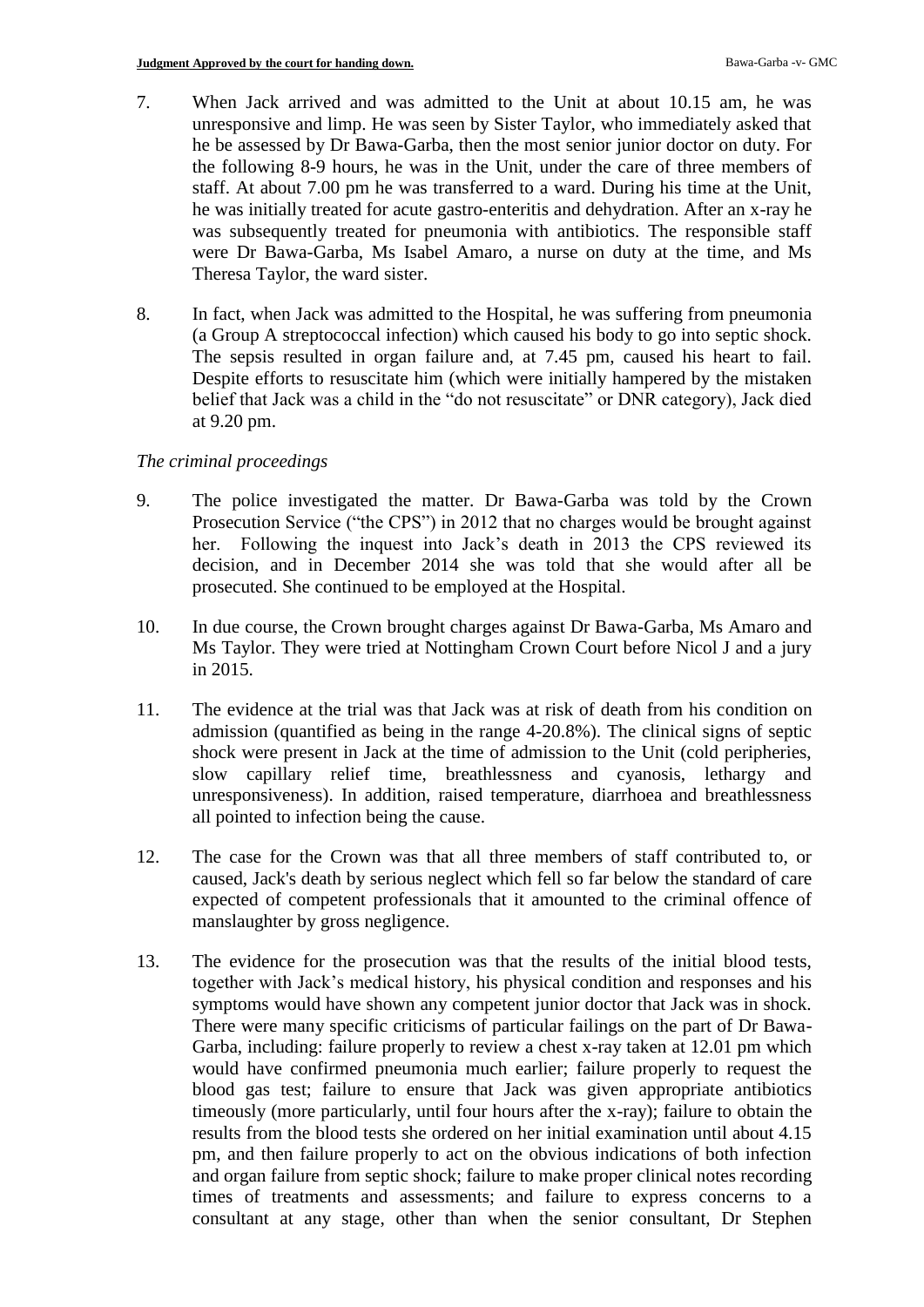O'Riordan, arrived on the ward for the normal staff/shift handover at 4.30 pm, to whom she mentioned the high level of CRP and diagnosis of pneumonia. She said that Jack had much improved and was bouncing about. At 6.30 pm, she spoke to the consultant a second time but did not raise any concerns.

- 14. The case advanced on behalf of Dr Bawa-Garba at the criminal trial was that she was not at any stage guilty of gross negligence. She relied on a series of matters. Among them were that a failure in the Hospital's electronic computer system that day meant that, although she had ordered blood tests at about 10.45am, she did not receive the blood test results from the Hospital laboratory in the normal way and she was without the assistance of a senior house officer. The results were delayed despite her best endeavours to obtain them. She finally received them at about 4.15pm. Further, a shortage of permanent nurses meant that agency nurses (who included Nurse Amaro) were being used more extensively. Further, Nurse Amaro had failed properly to observe the patient and to communicate Jack's deterioration to Dr Bawa-Garba, particularly as Dr Bawa-Garba was heavily involved in treating other children between 12 and 3pm (including a baby that needed a lumbar puncture). The nurse also turned off the oxygen saturation monitoring equipment without telling Dr Bawa-Garba and, at 3pm, when Jack was looking better, the nurse did not tell her about Jack's high temperature 40 minutes earlier or the extensive changing of his nappies. Dr Bawa-Garba also said that she had prescribed antibiotics for Jack at 3pm as soon as she saw the x-rays (which she agreed she should have seen earlier), but the nurses failed to inform her that the xrays were ready previously and then failed to administer the antibiotics until an hour after she had prescribed them.
- 15. Dr Bawa-Garba gave evidence in her own defence and relied on her previous good character, including positive character evidence. She had worked a double shift that day (12/13 hours straight) without any breaks and had been doing her clinical best, despite the demands placed upon her. She also called supportive expert evidence (from Dr Samuels) to the effect that septic shock was difficult to diagnose and Jack's was a complicated case in which the symptoms were subtle and they were not all present. Reliance was also placed on the conduct of Nurse Amaro (including the delay in administering the antibiotics Dr Bawa-Garba prescribed), the problems with the computer system and the administration on the ward of enalapril (for Jack's unrelated conditions). It was established at the trial that the administration of the enalapril may have contributed towards his death but did not cause it.
- 16. Nicol J directed the jury that the prosecution had to show that what Dr Bawa-Garba did or did not do was "truly exceptionally bad".
- 17. On 4 November 2015 Dr Bawa-Garba was convicted of gross negligence manslaughter. Ms Amaro was also convicted of the same offence and, in due course, was removed from the Register of Nurses and Midwives. Ms Taylor was acquitted.
- 18. On 14 December 2015 Dr Bawa-Garba was sentenced to a term of two years' imprisonment, suspended for two years. She was also ordered to pay £25,000 towards the costs of the prosecution. Nicol J's sentencing remarks, so far as relevant, were as follows: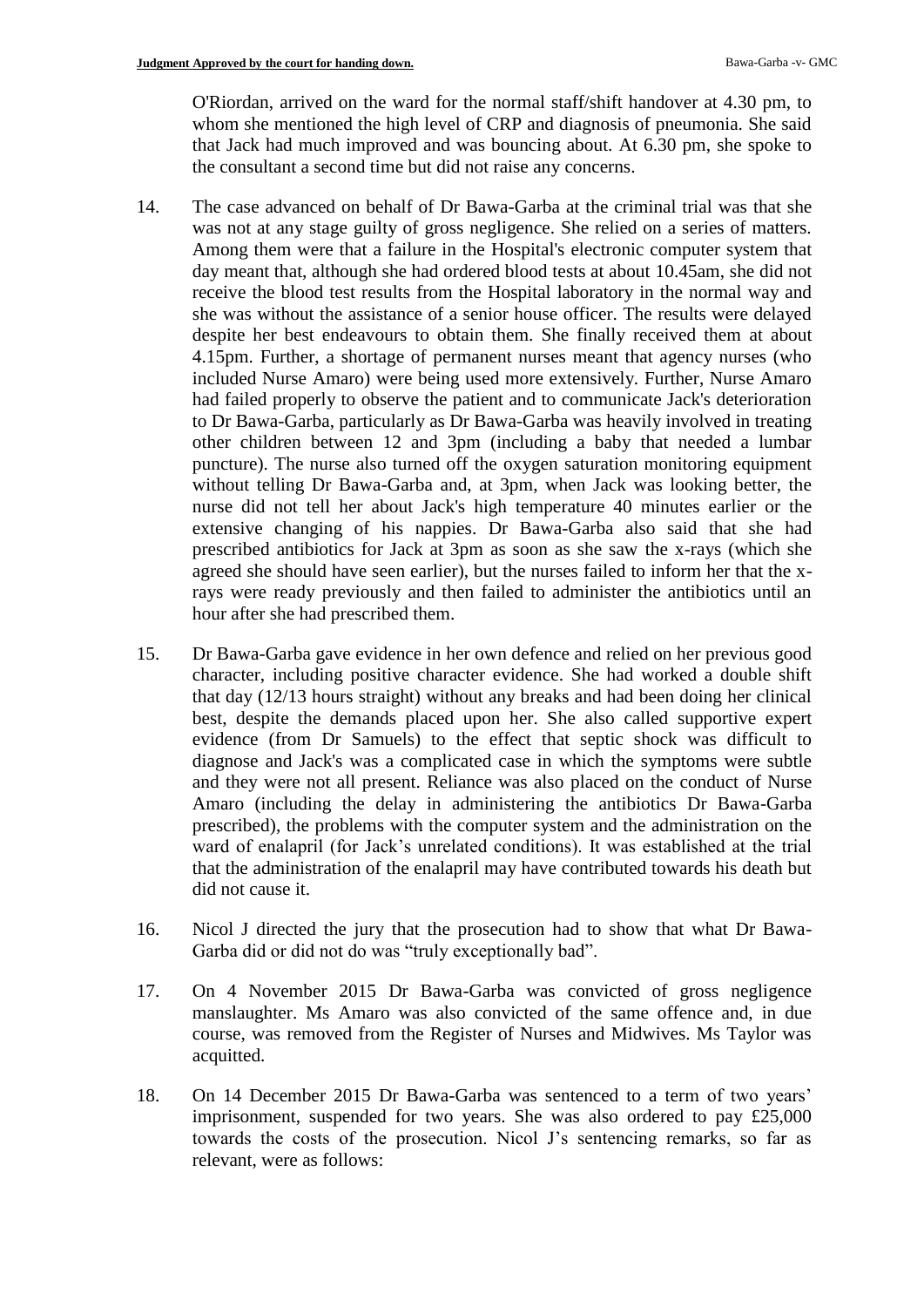"There is no guideline [set by the Sentencing Guidelines Council] for gross negligence manslaughter. No case from the Court of Appeal has been identified as a guideline authority ... Inevitably the facts differ ... That said, it is of course necessary to look carefully at the individual case to consider the nature of the offence, the culpability of the defendant and any mitigating features.

I directed the jury that they could convict if they were sure that your failures significantly contributed to Jack's death or led him to die significantly sooner than he would otherwise have done. I consider it right to pass sentence on the basis that it was the latter alternative of which the jury were satisfied here.

I take into account the circumstances in which your offences took place. The CAU of the LRI was a busy ward. It could not limit its intake. All children had to be seen, assessed and treated. There was no evidence that either of you neglected Jack because you were lazy or behaved for other selfish reasons. You both had other patients to attend to. The problem was that neither of you gave Jack the priority which this very sick boy deserved and in your case, Hadiza Bawa-Garba, you were falsely reassured by the apparent improvement in Jack's condition from the treatment which you did give him.

There was a limit to how far these issues could be explored in the trial, but there may be some force in the comment that yours was a responsibility that was shared with others.

I turn to the mitigation which has been extremely capably advanced by your counsel. Hadiza Bawa-Garba, you were 35 at the time of this offence. You had wished to become a doctor since the age of 13. Medicine was your vocation. As a result of this offence, your career as a doctor will be over.

I received numerous testimonials that spoke in graphic terms of your skill as a doctor, your dedication to your patients and the high regard in which your colleagues held you. You were two years away from completing your training and being able to apply for posts as a consultant. All that is over now. Like Isabel Amaro, you have no previous convictions.

Both of you have also had to wait some considerable time before these two proceedings have come to an end. I am told that in April 2012, the CPS wrote to both of you to say that you would not be prosecuted.

Both of your counsel accept that this offence is so serious that only a sentence of imprisonment will suffice. The real issues are what should be its length and whether it should be suspended. I have decided that in each case, the right length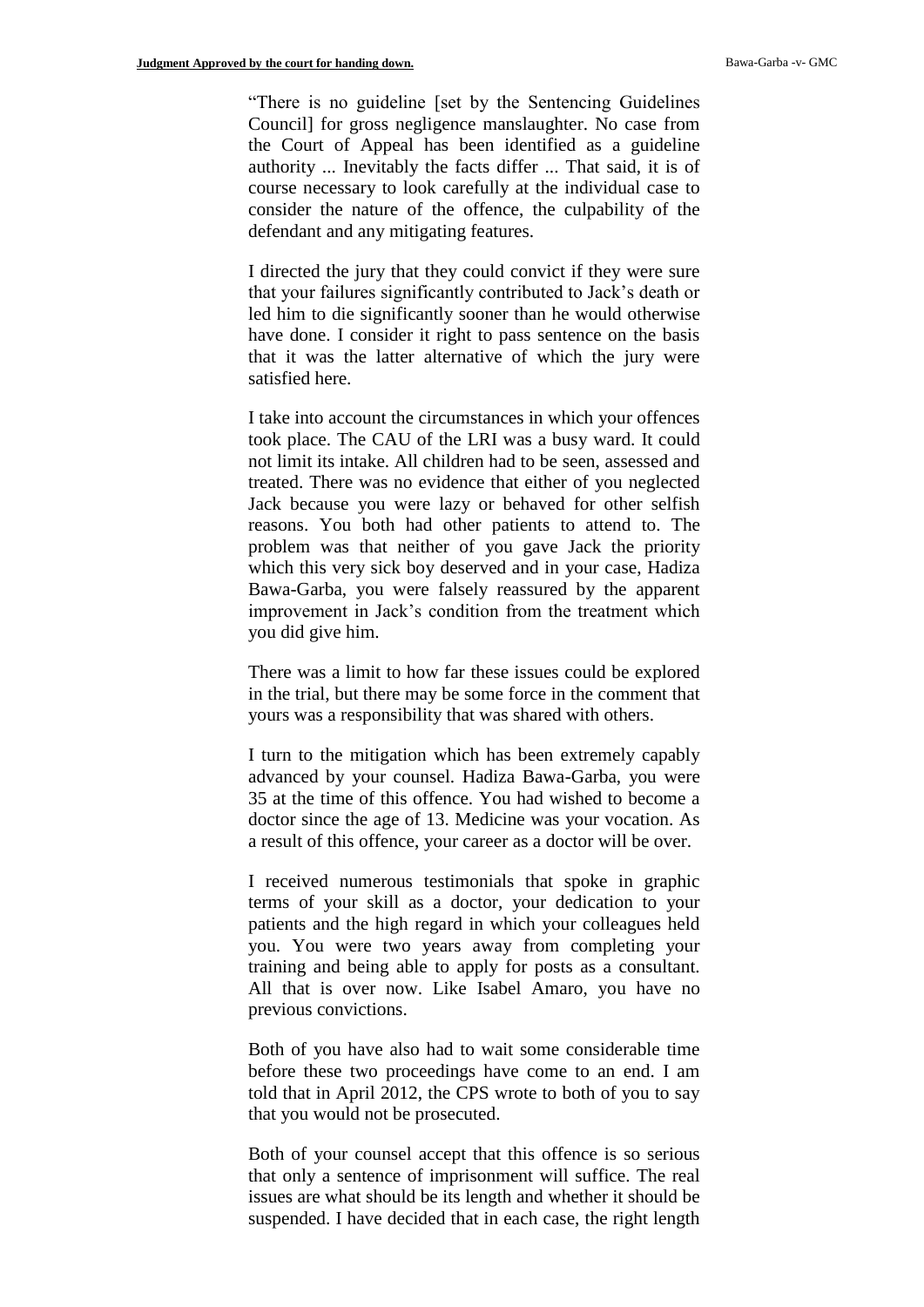is two years. I've also decided that in light of all the circumstances of your offences and in the light of the mitigation I have heard, those sentences will be suspended."

19. On 29 November 2016 the Court of Appeal (Criminal Division) refused Dr Bawa-Garba leave to appeal against her conviction: *R v Bawa-Garba (Hadiza)* [2016] EWCA Crim 1841. Sir Brian Leveson P, giving the judgment of the court, said (at [36]):

> "... the judge had correctly directed the jury that the prosecution had to show that what a defendant did or did not do was 'truly exceptionally bad'. Suffice to say that this jury was (and all juries considering this offence, should be) left in no doubt as to the truly exceptional degree of negligence which must be established if it is to be made out".

# **The legislative context**

## *The statutory framework*

- 20. The legislation concerning disciplinary proceedings for medical professionals is contained in MA 1983 and in various statutory instruments made pursuant to that Act. The relevant statutory instruments in the present case are the General Medical Council (Constitution of Panels, Tribunals and Investigation Committee) Rules Order of Council 2015, pursuant to which Medical Practitioners Tribunals ("MPTs") are constituted, and the General Medical Council (Fitness to Practise) Rules Order of Council 2004 ("the Fitness to Practise Rules"), which governs the conduct of fitness to practise disciplinary proceedings before MPTs.
- 21. Section 1 of MA 1983 sets out the objectives of the GMC as follows:

"(1A) The over-arching objective of the General Council in exercising their functions is the protection of the public.

(1B) The pursuit by the General Council of their overarching objective involves the pursuit of the following objectives—

(a) to protect, promote and maintain the health, safety and well-being of the public,

(b) to promote and maintain public confidence in the medical profession, and

(c) to promote and maintain proper professional standards and conduct for members of that profession."

22. When it is alleged that a registered medical practitioner's fitness to practise is impaired by reason of a conviction for a criminal offence, resulting in the imposition of a custodial sentence, section 35C of MA 1983 and rule 5 of the Fitness to Practise Rules require the Registrar of the Investigative Committee of the GMC to refer the allegation to the Medical Practitioners Tribunal Service ("the MPTS") for it to be considered by a MPT: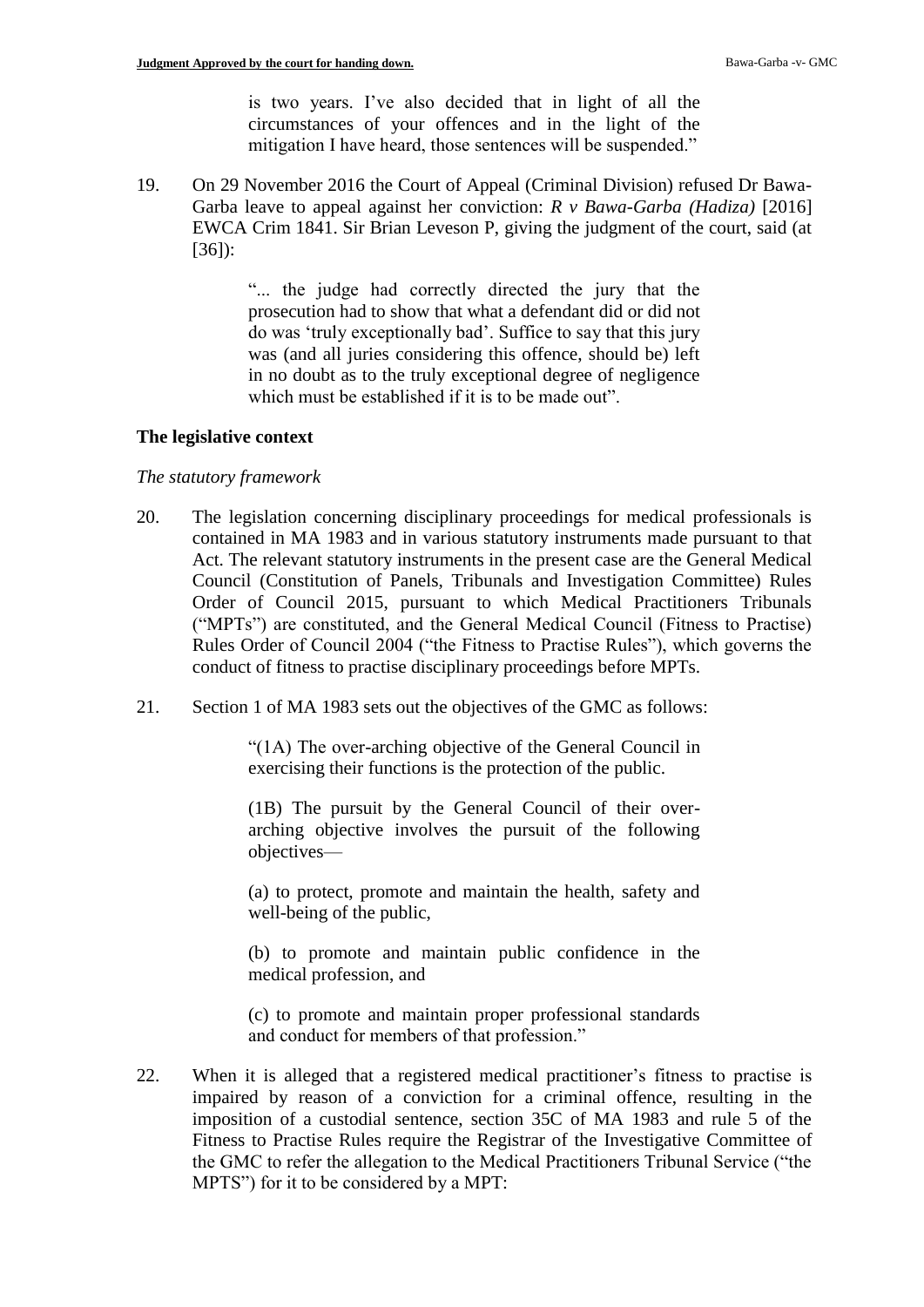23. Under 34(3) and (5) of the Fitness to Practise Rules a certificate of conviction produced before a Tribunal is conclusive evidence of the offence committed. They provide as follows:

> "(3) Production of a certificate purporting to be under the hand of a competent officer of a Court in the United Kingdom or overseas that a person has been convicted of a criminal offence or, in Scotland, an extract conviction, shall be conclusive evidence of the offence committed.

> (5) The only evidence which may be adduced by the practitioner in rebuttal of a conviction or determination certified in the manner specified in paragraph (3) or (4) is evidence for the purposes of proving that he is not the person referred to in the certificate or extract."

24. Where an allegation of impairment is referred to the MPTS for consideration by a MPT, the MPT is empowered by section 35D of MA 1983 to order various sanctions, including suspension of a person's registration in the Register or erasure for a minimum period of five years of that person's name from the Register.

# *The GMC's Sanctions Guidance*

...

25. The GMC publishes "Sanctions Guidance" for use by MPTs when, among other things, considering what sanction to impose following a finding that a doctor's fitness to practise is impaired. It states that the main reason for imposing sanctions is to fulfil the statutory objectives in section 1 of MA 1983. It says the following about maintaining public confidence:

## "**Maintaining public confidence in the profession**

17. Patients must be able to trust doctors with their lives and health, so doctors must make sure that their conduct justifies their patients' trust in them and the public's trust in the profession ... Although the Tribunal should make sure the sanction it imposes is appropriate and proportionate, the reputation of the profession as a whole is more important than the interests of any individual doctor."

26. The Sanctions Guidance points out (at para 24) that mitigating factors carry less weight when the concern is about patient safety or is of a more serious nature "than if the concern is about public confidence in the profession". Mitigating factors include (at para 25): insight into the problem, remediation, adherence to good practice, past record, the circumstances leading to the incidents of concern such as lack of training or supervision, personal and professional matters such as work-related stress, and the lapse of time since an incident occurred. Having said (at para 31) that, when remediation is fully successful, a finding of impairment is unlikely, the Sanctions Guidance continues:

> "32. However, there are some cases where a doctor's failings are irremediable. This is because they are so serious or persistent that, despite steps subsequently taken, action is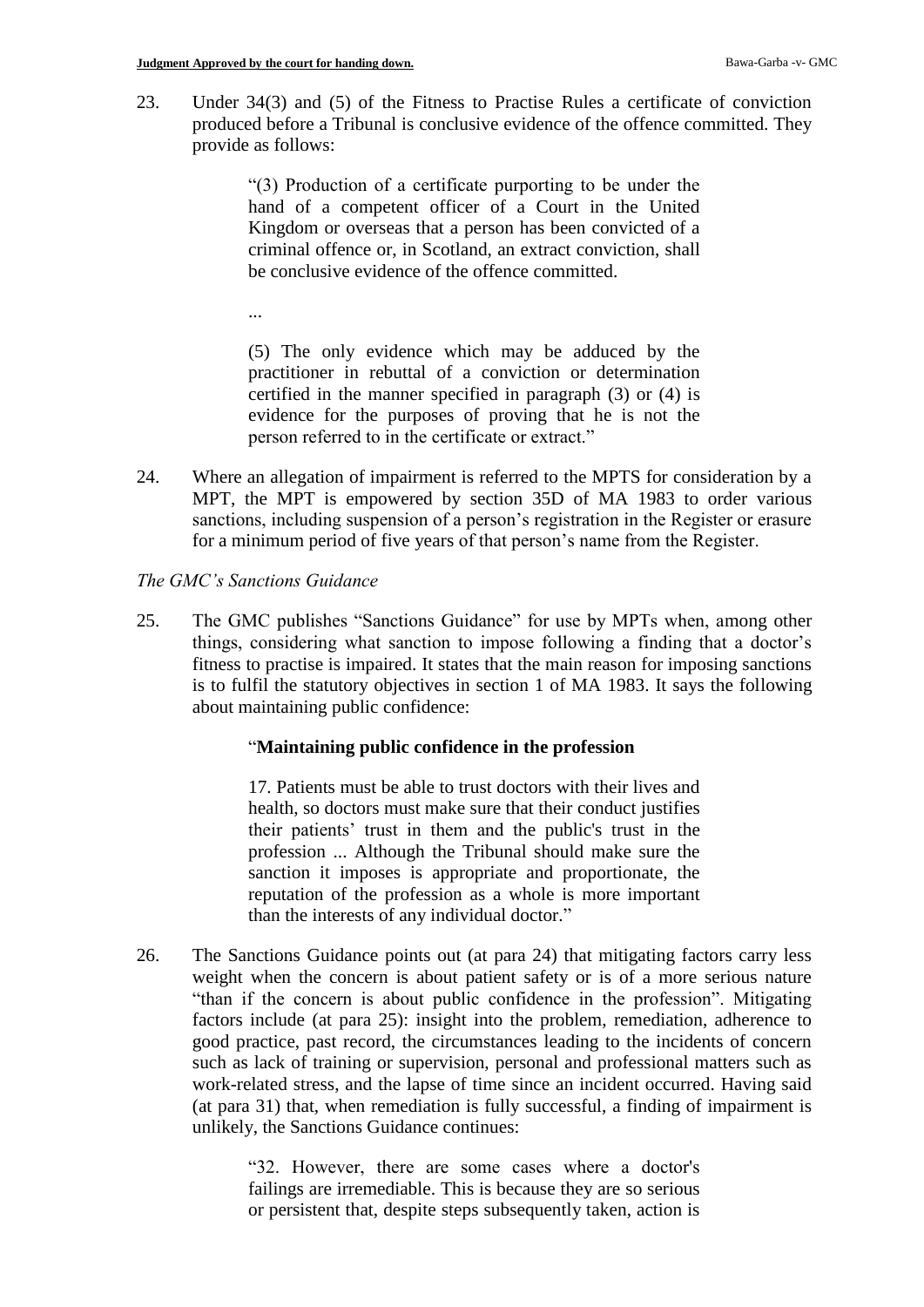needed to maintain public confidence. This might include where a doctor knew, or ought to have known, they were causing harm to patients, and should have taken steps earlier to prevent this."

27. The following, among other things, is said in connection with suspension:

"86. Suspension will be an appropriate response to misconduct that is so serious that action must be taken to protect members of the public and maintain public confidence in the profession. A period of suspension will be appropriate for conduct that is serious but falls short of being fundamentally incompatible with continued registration (ie for which erasure is more likely to be the appropriate sanction because the tribunal considers that the doctor should not practise again either for public safety reasons or to protect the reputation of the profession)."

- 28. Examples are given of when suspension may be appropriate, such as where there has been an acknowledgment of fault and the behaviour is unlikely to be repeated, or where there was deficient performance but there is evidence of insight and the potential for remediation, or where there is no evidence of the repetition of similar behaviour since the incident.
- 29. The following, among other things, is said about erasure:

"102. Erasure may be appropriate even where the doctor does not present a risk to patient safety, but where this action is necessary to maintain public confidence in the profession. For example, if a doctor has shown a blatant disregard for the safeguards designed to protect members of the public and maintain high standards within the profession that is incompatible with continued registration as a doctor.

103. Any of the following factors being present may indicate erasure is appropriate (this list is not exhaustive).

(a) A particularly serious departure from the principles set out in [the document published by the GMC entitled] *Good Medical Practice* where the behaviour is fundamentally incompatible with being a doctor.

(b) A deliberate or reckless disregard for the principles set out in *Good Medical Practice* and/or patient safety.

(c) Doing serious harm to others (patients or otherwise), either deliberately or through incompetence and particularly where there is a continuing risk to patients (see further guidance below at paragraphs 123–126 regarding failure to provide an acceptable level of treatment or care) ..."

- 30. Other examples include violence and dishonesty.
- 31. Paras 123 and 126 state as follows: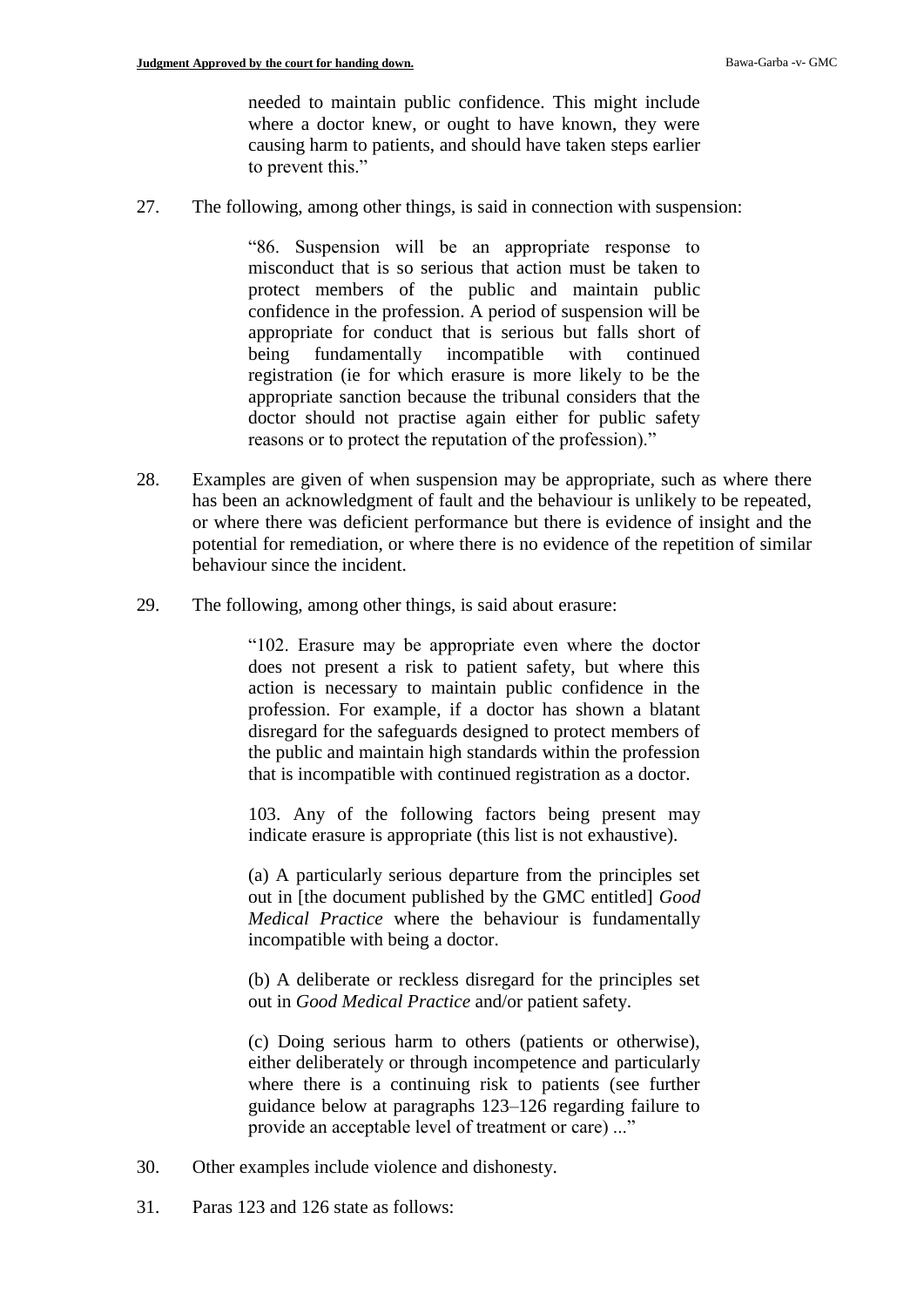## "**Failing to provide an acceptable level of treatment or care**

123. Cases in this category are those where a doctor has not acted in a patient's best interests and has failed to provide an adequate level of care, falling well below expected professional standards … Particularly where there is a deliberate or reckless disregard for patient safety or a breach of the fundamental duty of doctors to '*Make the care of [your] patients [your] first concern' (Good Medical Practice)*, paragraph 1).

...

126. However, there are some cases where a doctor's failings are irremediable. This is because they are so serious or persistent that, despite steps subsequently taken, action is needed to maintain public confidence. This might include where a doctor knew, or ought to have known, they were causing harm to a patient and should have taken steps earlier to prevent this."

#### *The appeals process*

- 32. Pursuant to section 40A of MA 1983, which came into force on 31 December 2015, the GMC may appeal the sanction ordered by a MPT to the High Court where the GMC considers that the decision is not sufficient for the protection of the public.
- 33. On such an appeal under that section, the court may dismiss the appeal, or allow the appeal and quash the relevant decision, or substitute for the relevant decision any other decision which could have been made by the MPT, or remit the case to the MPTS for them to arrange for a MPT to dispose of the case in accordance with the directions of the court,
- 34. Although it does not affect the present appeal, it should be noted that the Secretary of State for Health and Social Care announced on 11 June 2018 that the Government would support the recommendations of the Williams Review into gross negligence manslaughter in healthcare, including the recommendation that the GMC should lose its right to appeal against decisions of a MPT under section 40A: Professor Sir Norman Williams, *Gross negligence manslaughter in healthcare* (11 June 2018, https://www.gov.uk/government/publications/williamsreview-into-gross-negligence-manslaughter-in-healthcare).

## **The disciplinary proceedings**

## *The Tribunal's determination as to impairment*

35. On 20 February 2017 the Tribunal was convened to determine whether, on the basis of Dr Bawa-Garba's conviction, her fitness to practise was impaired. There were three members of the Tribunal, comprising two lay members and a registered medical practitioner. The lay members were Mr Miran Uddin, who is legally qualified and chaired the panel, and Ms Elizabeth Daughters. The medical member was Mr Gulzar Mufti, who was a consultant urological surgeon. The Tribunal was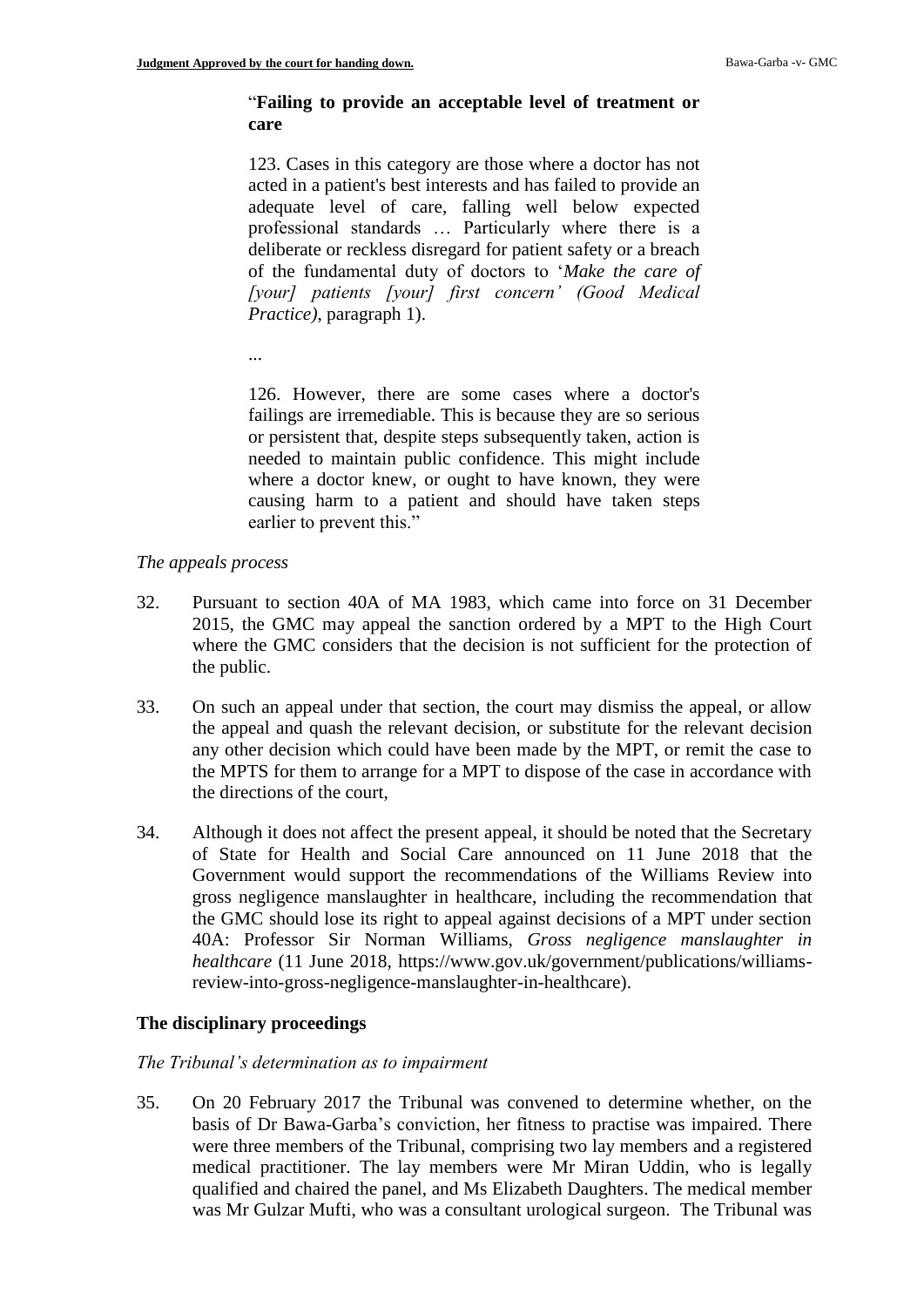supported by a legal assessor, Ms Judith Walker. The Tribunal heard evidence over the course of three days, from 20 February to 22 February, and heard oral evidence from two consultants, but not from Dr Bawa-Garba.

36. In its written determination dated 22 February 2017 ("the Impairment Decision") the Tribunal concluded that Dr Bawa-Garba's fitness to practise was impaired. The Tribunal found (at para 18) that she "fell far below the standards expected of a competent doctor at your level", had brought the profession into disrepute, and breached a fundamental tenet of the medical profession relating to good clinical care. It found (at para 19), however, that her clinical failings, serious as they were, were capable of being remedied and had been addressed. It also noted that two consultants described her as an excellent doctor. The Tribunal noted (at para 20) a submission on behalf of the GMC that her failings had come "out of the blue and for no apparent reason". The Tribunal accepted that she had remediated the specific clinical failings identified and had practised safely until November 2015. The Tribunal considered that the risk of her "suddenly and without explanation falling below the standards expected on any given day" were "no higher than for any other reasonably competent doctor". The Tribunal concluded, nevertheless, that a finding of impairment was required to maintain public confidence in the profession and to promote proper professional standards and conduct for members of the profession (at paras 21-23).

## *The Tribunal's determination as to sanction*

- 37. The same Tribunal panel reconvened on 12 June 2017 to consider what sanction, if any, to impose. Over the course of two days, from 12 June 2017 to 13 June 2017, it heard further oral evidence, but not from Dr Bawa-Garba. On 13 June 2017 the Tribunal issued its decision ("the Sanction Decision") imposing the sanction of an immediate suspension for a period of 12 months. The suspension was subject to review but that review could not lead to an extension of the suspension unless it was concluded on review that Dr Bawa-Garda's fitness to practise remained impaired. The Tribunal rejected as disproportionate the GMC's contention that Dr Bawa-Garba's name should be erased from the Register.
- 38. The Tribunal said (at para 14) that, in reaching its decision on sanction, it had taken account of the Sanctions Guidance and also its findings in relation to impairment. The Tribunal said (at para 15) that it considered its overarching objective was to protect, promote and maintain the health, safety and well-being of the public, to promote and maintain public confidence in the medical profession, and to promote and maintain proper professional standards and conduct for the medical profession. The Tribunal said (at para 16) that it had borne in mind that the sanctions were not to be punitive but to protect patients and the public interest. The Tribunal set out (at paras 18-19) mitigating and aggravating factors as follows (referring to Jack as "Patient A"):

# "Mitigating Factors

18. In mitigation the Tribunal had regard to the following factors:

• Other than this matter, you have an unblemished record as a doctor

• You were of good character prior to your offence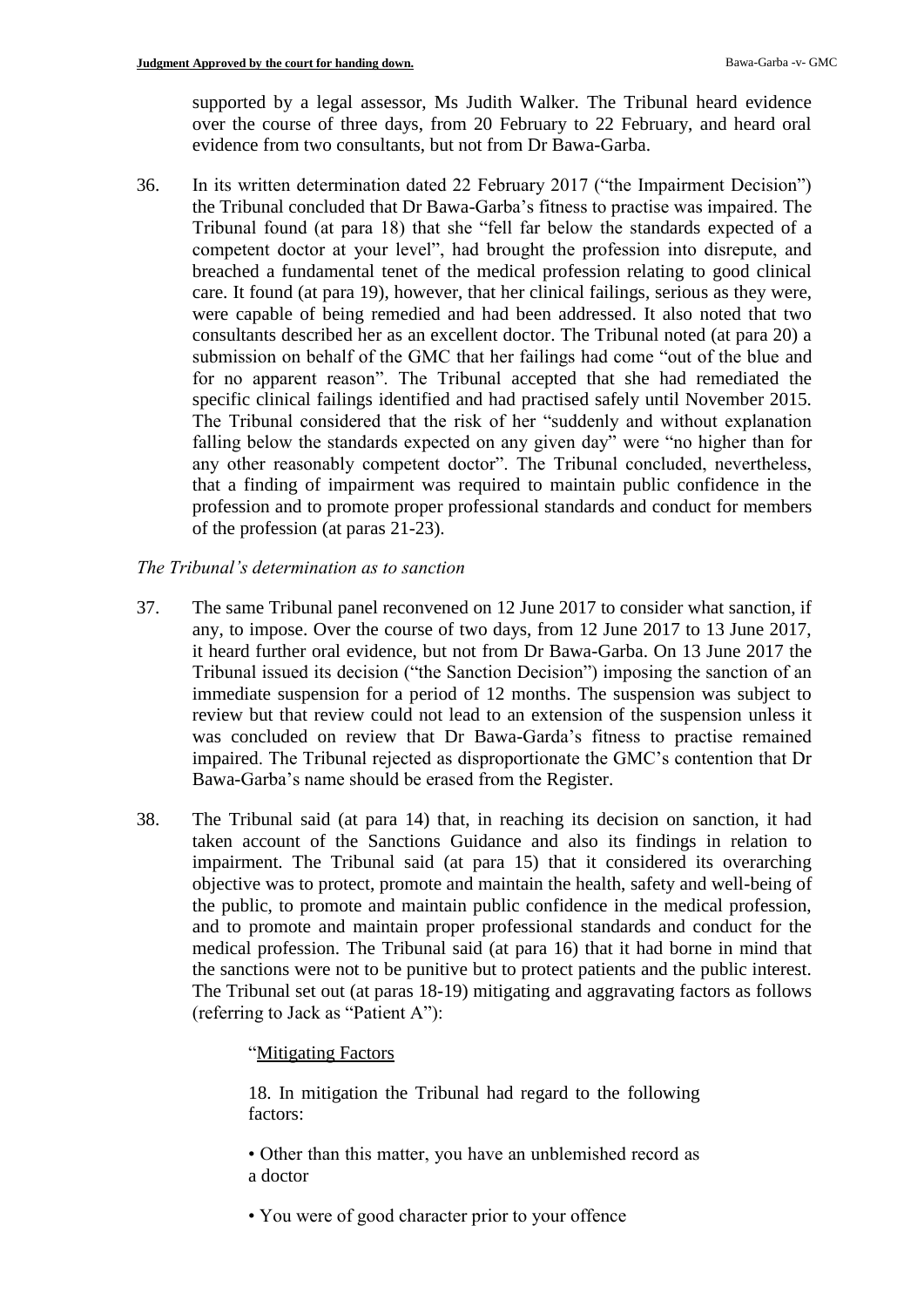• You remained employed by the Trust up until your conviction in 2015

• There is no evidence of any concerns being raised regarding your clinical competency before or after your offence

• The length of time which has passed since your offence

• Before the events of 18 February 2011, you had recently returned from maternity leave and whilst you had completed some on-call shifts, this was your first shift in an acute setting

• On the day in question, you were covering CAU, the emergency department and the ward

• The multiple systemic failures identified in the Trust investigation following the events of 18 February 2011

• There is no evidence to suggest that your actions on 18 February were deliberate or reckless.

#### Aggravating Factors

19. The Tribunal balanced those mitigating factors against what it considered to be the aggravating factors in this case:

• Patient A was vulnerable by reason of his age and disability

• Your failings in relation to Patient A were numerous, continued over a period of hours and included your failure to reassess Patient A following your initial diagnosis or seek assistance from senior consultants

• Even though you expressed your condolences to the family of Patient A, there is no evidence before this Tribunal that you subsequently apologised to them."

- 39. The Tribunal rejected imposing no sanction or merely imposing conditions on registration.
- 40. The Tribunal then considered (at paras 26-29) suspension, as follows:

"26. The Tribunal was mindful that your actions marked a serious departure from Good Medical Practice, and contributed to Patient A's early death and which continues to cause great distress to Patient A's family.

27. It reminded itself of its findings in its determination on impairment, namely:

• It was satisfied that you had remediated the deficiencies in your clinical skills and had practised safely for a period of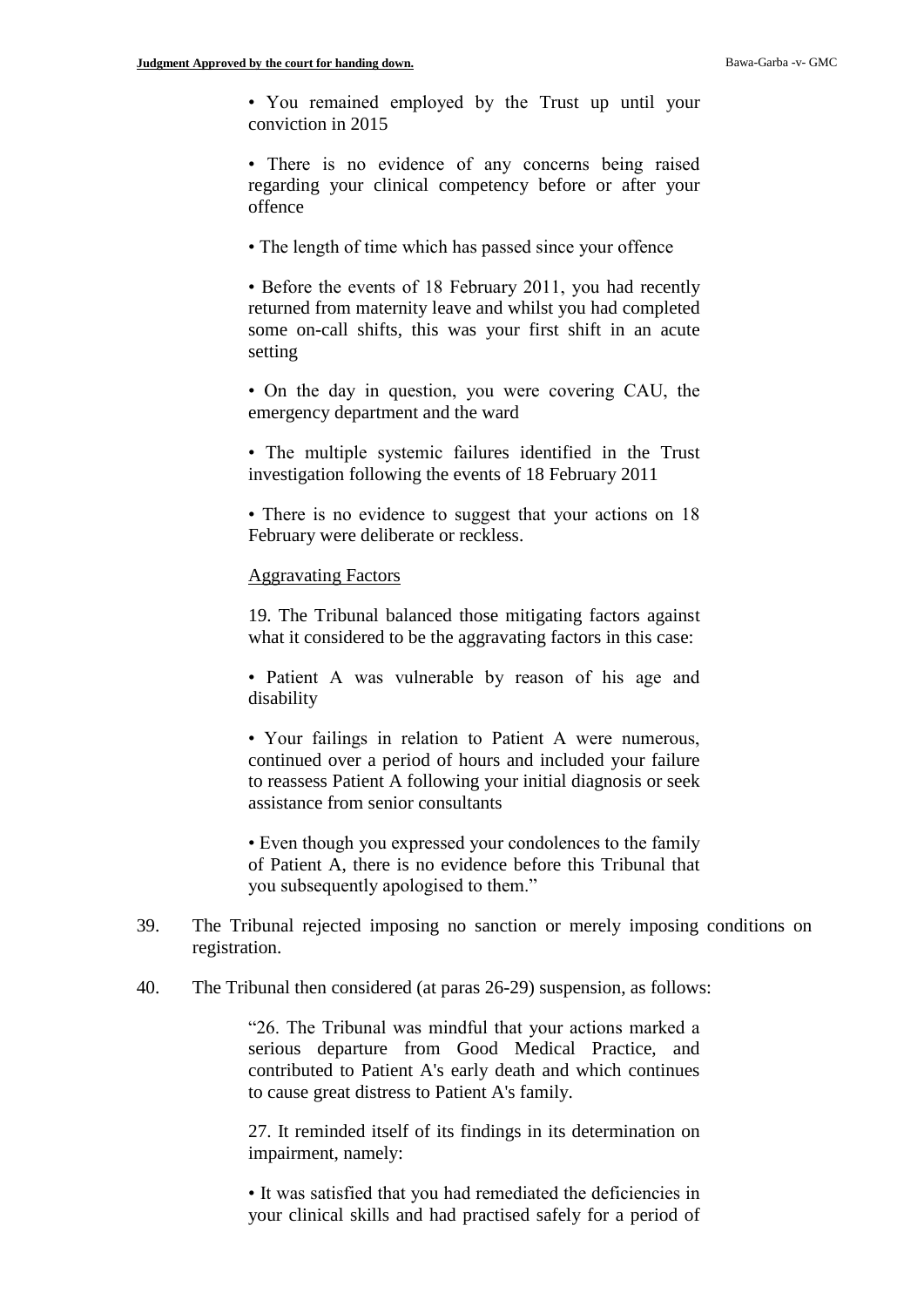almost four years; both Dr Barry and Dr Cusack described you as an excellent doctor.

• It was satisfied that the risk of you putting a patient at unwarranted risk of harm in the future was low.

• The basis of the Tribunal's finding on impairment was that public confidence in the profession and upholding of proper standards would be undermined if a finding of impairment were not made in your case.

28. The Tribunal had regard to the oral evidence of Dr Cusack, who stated that following the events of 18 February 2011, a Trust investigation was carried out which highlighted multiple systemic failures which existed at the time of these events. These included failings on the part of the nurses and consultants, medical and nursing staff shortages, IT system failures which led to abnormal laboratory test results not being highlighted, the deficiencies in handover, accessibility of the data at the bedside, and the absence of a mechanism for an automatic consultant review. The Tribunal therefore determined that whilst your actions fell far short of the standards expected and were a causative factor in the early death of Patient A, they took place in the context of wider failings.

29. The Tribunal was satisfied that the evidence of Dr Cusack was honest and reliable and that he could appropriately testify to your level of insight and remorse as he met with you regularly in a supervisory capacity. He initially met with you every 2 weeks and then subsequently up to your appearance in court in December 2015, aside from the period during which you were on your second period of maternity leave during 2012/13. It bore in mind that before and after the events leading to your conviction, you were considered by colleagues to be a good and competent doctor. It had regard to the various positive testimonials submitted by colleagues on your behalf. Following the incident, you continued to work at the Trust and were described as being in the top third of your Specialist Trainee cohort. The Tribunal accepted the evidence of Dr Cusack that you had reflected deeply and demonstrated significant and substantial insight in your conversations with him. However, the Tribunal was unable to conclude that you had complete insight into your actions as it did not hear from you directly."

41. The Tribunal then referred to *Bijl v General Medical Council* [2001] UKPC 42; [2002] Lloyd's Rep Med 60, in which Lord Hoffmann said (at [13]) that proper concern with public confidence in the profession and its procedures for dealing with "doctors who lapse from professional standards" should "not be carried to the extent of feeling it necessary to sacrifice the career of an otherwise competent and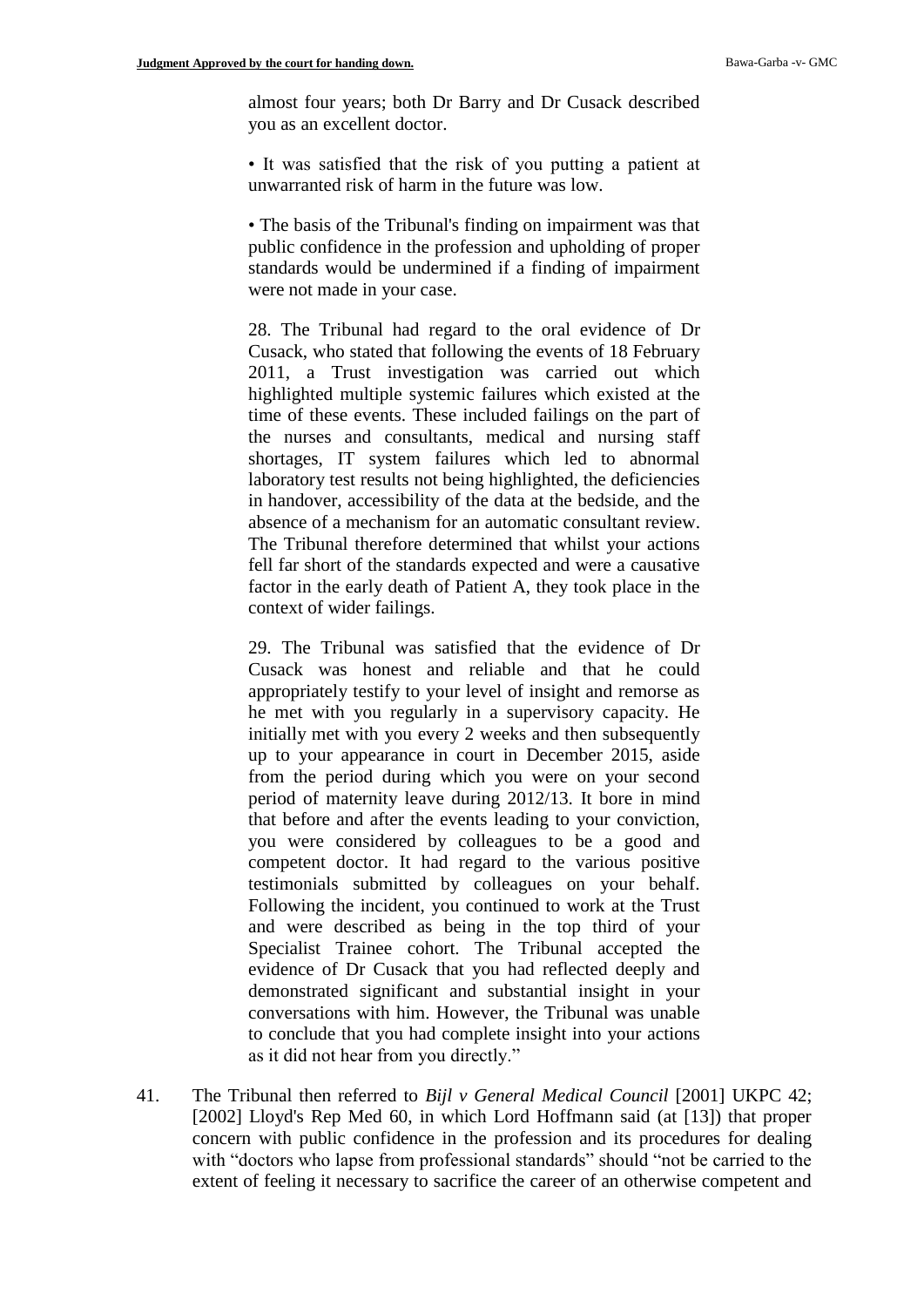useful doctor who presents no danger to the public in order to satisfy a demand for blame and punishment".

42. The Tribunal concluded (at paras 31-32) as follows:

"31. Further, the Tribunal was of the view that a fully informed and reasonable member of the public would view suspension as an appropriate sanction, given all the circumstances of your case. It was therefore satisfied that the goal of maintaining public confidence in the profession would satisfied by suspension of your registration.

32. The Tribunal also considered whether it would be appropriate to erase your name from the Medical Register. However, in the circumstances of the case, balancing the mitigating and aggravating factors, the Tribunal concluded that erasure would be disproportionate. In reaching this decision, it considered paras 101–105 and 126 of the Sanctions Guidance. In the judgement of the Tribunal, in all of the circumstances of this case, your actions and subsequent conviction are not fundamentally incompatible with continued registration. It also concluded that public confidence in the profession would not be undermined by a lesser sanction; your actions were neither deliberate nor reckless. Although your actions resulted in the early death of Patient A, you do not present as a continuing risk to patients. The Tribunal did not consider that your failings are irremediable; indeed it has already found that you have remedied them."

43. The Tribunal went on to say (at para 35) that a maximum period of 12 months was necessary for the completion of Dr Bawa-Garba's penal suspended sentence of imprisonment and to maintain public confidence in the profession and uphold proper standards. It also directed (at para 36) a review of the suspension order prior to its expiry because of the Tribunal's conclusion that Dr Bawa-Garba did not have complete insight and had been out of practice for a significant period of time.

## **The current proceedings**

- 44. The GMC appealed the Sanction Decision pursuant to section 40A of MA 1983. It sought an order of the Divisional Court quashing the Tribunal's determination on sanction and substituting a direction of erasure from the Register.
- 45. The appeal was heard on 7 December 2017. The Divisional Court handed down its decision on 25 January 2018, allowing the GMC's appeal, quashing the decision of the Tribunal to suspend Dr Bawa-Garba's registration for a period of 12 months, and substituting in its place a direction that her name be erased from the Medical Register. The lead judgment was given by Ouseley J, with whom Gross LJ agreed.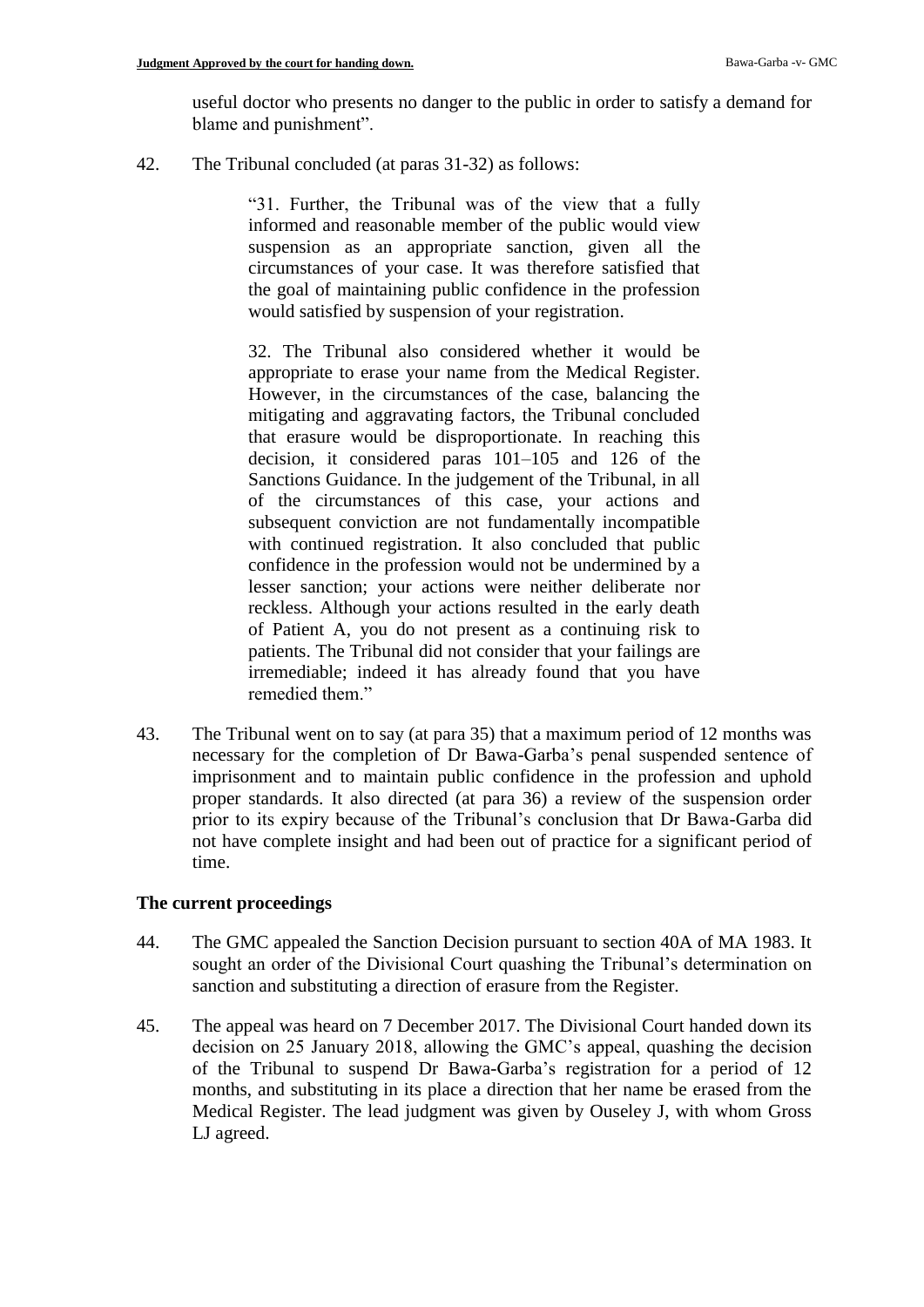#### **Judgment under appeal**

- 46. Ouseley J summarised (at [38]) his reasons for allowing the appeal as being that full respect ought to have been given by the Tribunal to the jury's verdict that Dr Bawa-Garba's failures on the day in question were truly exceptionally bad. The Tribunal's approach, however, did not respect the true force of the jury's verdict, nor did it give it the weight required when considering whether any sanction short of erasure could maintain public confidence in the profession and maintain its proper professional standards and conduct.
- 47. Ouseley J said (at [39]) that, whilst it is true and important that sanctions are protective not punitive and that the issue is not to be determined by expressions of opinion and demand for blame and punishment by the public, that scarcely advanced the decision as to which sanction was necessary for maintaining public confidence in the profession and maintaining its proper professional standards and conduct. He said that the relevant tests for those public interests are now contained in *General Medical Council v Jagjivan* [2017] EWHC 1247, [2017] 1 WLR 4438, *Raschid v General Medical Council* [2007] EWCA Civ 46, [2007] 1 WLR 1460, and *Bolton v Law Society* [1994] 1 WLR 512*.*
- 48. Ouseley J rejected (at [40]) the GMC's submission that there is a presumption that a conviction for manslaughter by gross negligence should lead to erasure in the absence of exceptional or truly exceptional circumstances. He considered that the issue depends on the facts and circumstances of each case, considered individually, and it is unwise to circumscribe which factors are required or alternatively are of little weight.
- 49. Ouseley J went on to say (at [41]-[43]) that the Tribunal's decision was not consistent with, and did not respect, the verdict of the jury as it should have. He considered that the Tribunal reached its own and less severe view of the degree of Dr Bawa-Garba's personal culpability as a result of considering the systemic failings or failings of others and personal mitigation which had already been considered by the jury, and then coming to its own, albeit unstated, view that she was less culpable than the verdict of the jury established. Ouseley J held that the correct approach, enjoined by Rule 34 of the Fitness to Practise Rules, is that the certificate of conviction is conclusive not just of the fact of conviction; it is, he said, the basis of the jury's conviction, which must also be treated as conclusive. On that basis, he reasoned, although systemic failings or the failings of others may reduce Dr Bawa-Garba's culpability, they could not reduce her failures, which were her personal responsibility, below a level which the jury had found was truly exceptionally bad. The Tribunal had to, and failed to, recognise the gravity of the nature of the failings, on the basis of the jury's verdict, notwithstanding those systemic factors and the failings of others and personal mitigation. He said (at [44]) that the views expressed on behalf of Dr Bawa-Garba, by Dr Cusack and Dr Barry appeared at odds with evidence accepted at the trial. He added (at [45]) that there were two "systemic" failings not explored at trial, but that they could not have affected the verdict.
- 50. In particular, he noted (at [46]) that Dr Bawa-Garba's culpability, as reflected in the jury's verdict, was not reduced by the fact that, had systemic patient safety nets not failed, her serious failings would not have had such serious consequences as resulted. Furthermore, notwithstanding factors of personal mitigation, he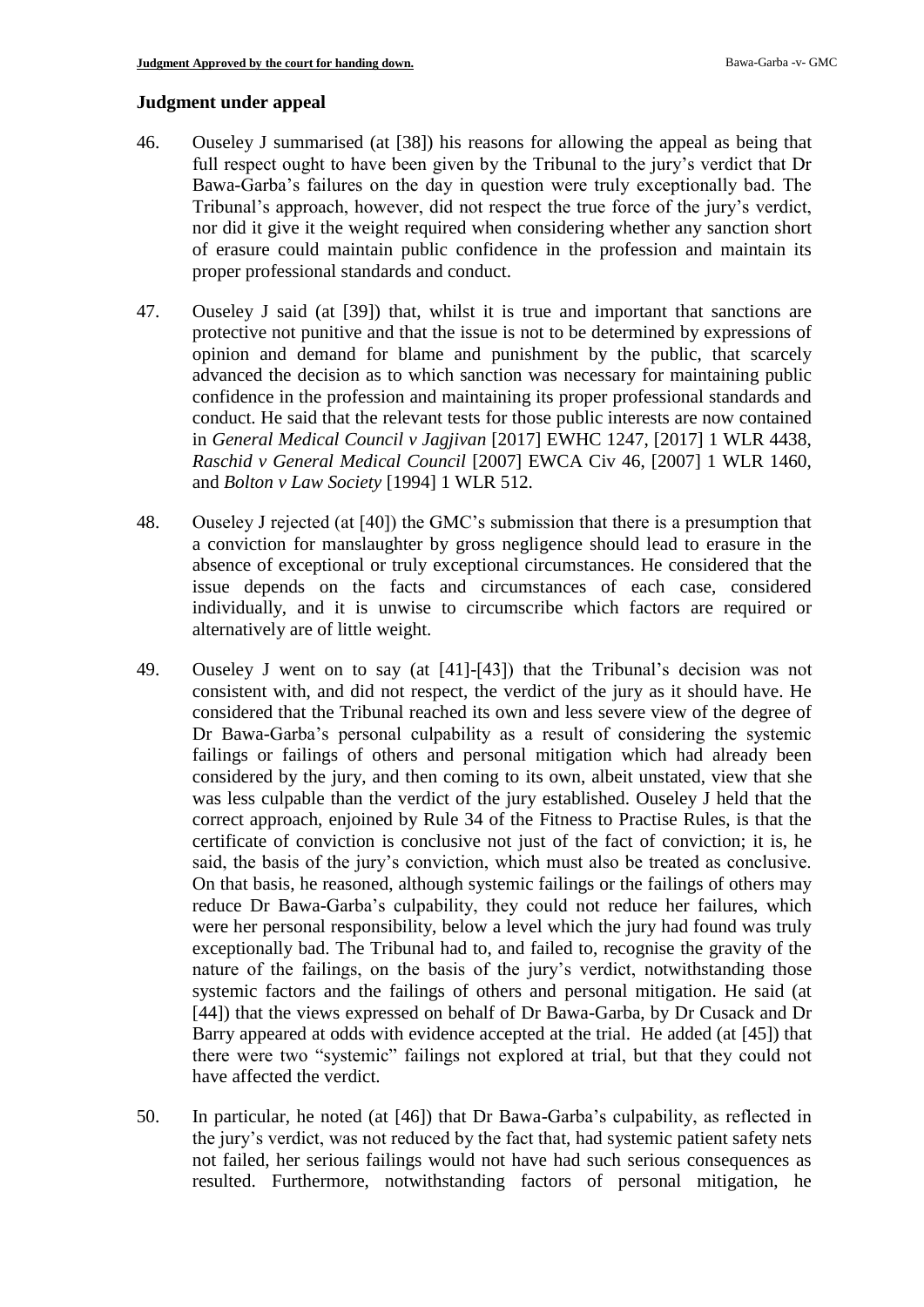considered (at [47]) that it followed from the verdict, by which the Tribunal was bound, that the failings were severe.

- 51. Ouseley J went on to note (at [48]-[49]) that, where erasure is indicated, as it was indicated here by the Sanctions Guidance at para  $103(c)$  – doing serious harm to a patient through incompetence even where there is no continuing risk to patients – a decision that erasure should not be imposed requires the reasons and circumstances why not to be sufficiently significant to maintain public confidence in the profession and its professional standards, given that this, rather than a continuing need for remediation, was the basis for the finding of impairment.
- 52. He accepted (at [50]) the Tribunal's conclusions on remediation, personal mitigation and the fact that other things went wrong that day. He said, however, that where a patient dies sooner than he would have done because of a series of failings over the course of some hours for which the registrant has to take personal responsibility, findings which the Tribunal had to treat as truly exceptionally bad, it would require rather stronger circumstances than those present for suspension to be sufficient to maintain public confidence in that profession, and its procedures for maintaining its professional standards.
- 53. He said (at [52]) that the fact that Dr Bawa-Garba had addressed the specific failings that arose on the day in question, and that for many years afterwards she had practised safely and competently, were factors which would weigh with "a fully informed and reasonable member of the public". He concluded (at [53]), however, that the Tribunal did not give the weight required to the jury's verdict and was "simply wrong" to conclude that, in all the circumstances, public confidence in the profession and in its professional standards could be maintained by any sanction short of erasure. He said that the misconduct by gross negligence manslaughter in the present case involved a particularly serious departure from the principles outlined in Good Medical Practice, and the behaviour was fundamentally incompatible with being a doctor. It involved truly exceptionally bad failings, causing very serious harm to a patient.
- 54. Gross LJ agreed (at [55]) with Ouseley J that the Tribunal failed properly to reflect or respect the jury's conviction of Dr Bawa-Garba of manslaughter by gross negligence, from which it necessarily followed that her failings were "truly exceptionally bad". He agreed, therefore, that the Tribunal was wrong and that the appropriate sanction must be erasure rather than suspension.

## **The appeal to the Court of Appeal**

#### *Grounds of appeal*

55. Dr Bawa-Garba was granted permission to appeal on five grounds by order of Simon LJ dated 23 March 2018. They are as follows:

> Ground 1: the Divisional Court erred by applying a presumption that a conviction of manslaughter by gross negligence should lead to erasure from the Medical Register save in exceptional circumstances.

> Ground 2: the Divisional Court erred by failing to appreciate the distinct roles of the jury in a criminal trial, on the one hand, and the MPT, on the other.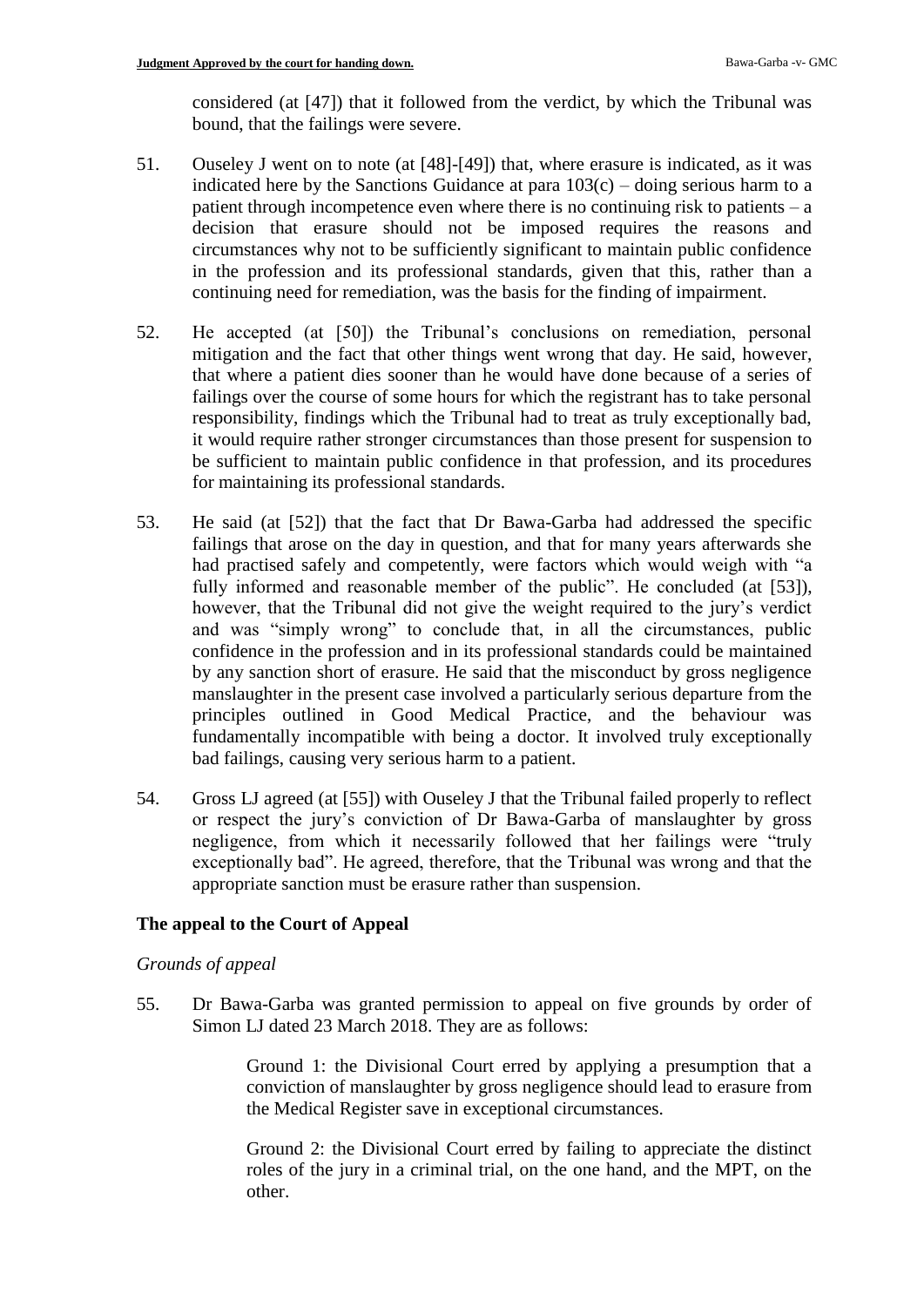Ground 3: the Divisional Court erred by unlawfully substituting its own judgment for that of the Tribunal, that the circumstances of the case were not sufficiently strong for suspension to be sufficient to maintain public confidence in the profession and its procedures for maintaining its professional standards.

Ground 4: the Divisional Court erred in concluding that the Tribunal was precluded from taking into account the evidence of systemic failures occurring in the Hospital on 18 February 2011, as to do so would constitute a lack of respect for the jury's decision.

Ground 5: the Divisional Court erred by reaching an irrational conclusion: no reasonable court could have concluded that erasure was the only sanction open to the Tribunal in the circumstances in order to maintain public confidence in the profession and in its procedures for maintaining proper professional standards.

## *The interveners*

- 56. By order dated 8 May 2018 Singh LJ granted permission for the British Medical Association ("the BMA") and the Professional Standards Authority for Health and Social Care ("the Professional Standards Authority") to intervene in this appeal by way of both written and oral submissions, given that the present appeal raises issues of wider importance, both for the medical profession and more generally. Neither organisation intervened in the Divisional Court proceedings.
- 57. The BMA is the trade union and professional association for doctors and medical students in the United Kingdom. At the beginning of 2018 it had approximately 156,000 members.
- 58. The Professional Standards Authority is the statutory body charged by Parliament under section 25 of the NHS Reform and Healthcare Professions Act 2002 with promoting the interests of patients and other members of the public in the performance by professional regulatory bodies in the sphere of health and social care of their statutory functions, and with formulating principles relating to good professional self-regulation.
- 59. By order dated 16 July 2018 the Master of the Rolls granted permission for the British Association of Physicians of Indian Origin to intervene by way of written submissions only. It is the largest membership organisation for Black and Minority Ethnic ("BME") doctors working in the NHS, and has extensive experience of the issues affecting BME doctors in the context of their access to registration, employment and professional regulation.

## **Discussion**

60. The GMC's appeal from the Tribunal to the Divisional Court pursuant to section 40A of MA 1983 was by way of review and not re-hearing. In that respect, it differs from an appeal pursuant to section 40. Sub-paragraphs 19.1(1)(e) and (2) of Practice Direction 52D expressly state that appeals under section 40 are to be conducted by way of rehearing. Appeals pursuant to section 40A are governed by CPR 52.21(1), which provides that, subject to the exceptions mentioned there, appeals are limited to a review of the decision under appeal. That technical difference may not be significant. Whether the appeal from the MPT is pursuant to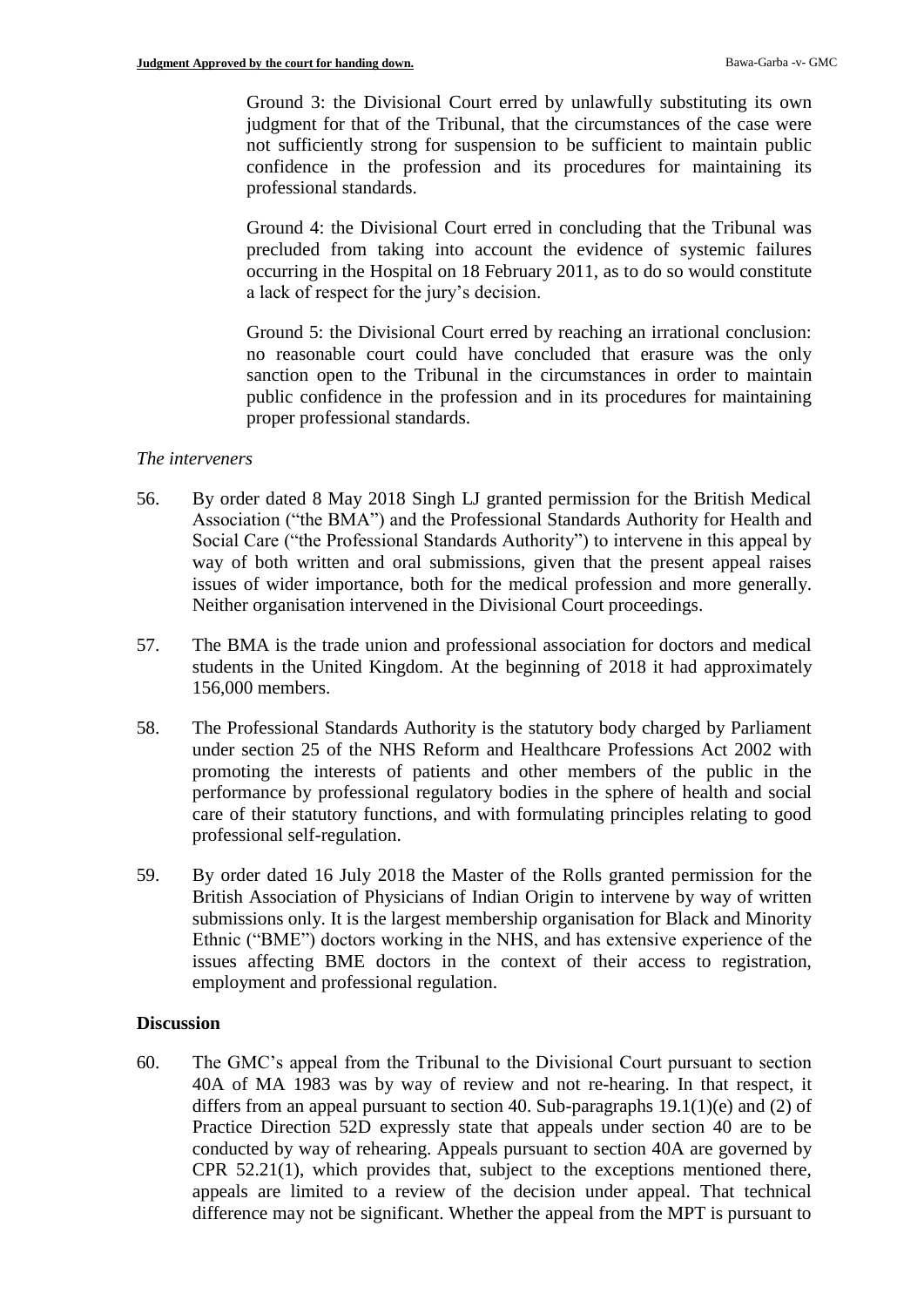section 40 or section 40A, the task of the High Court is to determine whether the decision of the MPT is "wrong". In either case, the appeal court should, as a matter of practice, accord to the MPT the same respect: *Meadow v General Medical Council* [2006] EWCA Civ 1390, [2007] QB 462 at [126]-[128].

61. The decision of the Tribunal that suspension rather than erasure was an appropriate sanction for the failings of Dr Bawa-Garba, which led to her conviction for gross negligence manslaughter, was an evaluative decision based on many factors, a type of decision sometimes referred to as "a multi-factorial decision". This type of decision, a mixture of fact and law, has been described as "a kind of jury question" about which reasonable people may reasonably disagree: *Biogen Inc v Medeva Plc* [1997] RPC 1 at 45; *Pharmacia Corp v Merck & Co Inc* [2001] EWCA Civ 1610, [2002] RPC 41 at [153]; *Todd v Adams (t/a Trelawney Fishing Co) (The Maragetha Maria)* [2002] EWCA Civ 509, [2002] 2 Lloyd's Rep 293 at [129]; *Datec Electronics Holdings Ltd v United Parcels Service Ltd* [2007] UKHL 23, [2007] 1 WLR 1325 at [46]. It has been repeatedly stated in cases at the highest level that there is limited scope for an appellate court to overturn such a decision. In *Biogen*, in which one of the issues raised by the defendant was whether the claimant's patent, which the claimant alleged had been infringed by the defendant, should be revoked as invalid because the patented invention was not original, Lord Hoffmann said (at [45]) as follows:

> "The question of whether an invention was obvious had been called "a kind of jury question" (see Jenkins L.J. in *Allmanna Svenska Elektriska A/B v. The Burntisland Shipbuilding Co. Ltd. (1952) 69 R.P.C. 63, 70*) and should be treated with appropriate respect by an appellate court. It is true that in *Benmax v. Austin Motor Co. Ltd.* [1955] A.C. 370 this House decided that, while the judge's findings of primary fact, particularly if founded upon an assessment of the credibility of witnesses, were virtually unassailable, an appellate court would be more ready to differ from the judge's evaluation of those facts by reference to some legal standard such as negligence or obviousness. In drawing this distinction, however, Viscount Simonds went on to observe, at page 374, that it was "subject only to the weight which should, as a matter of course, be given to the opinion of the learned judge". The need for appellate caution in reversing the judge's evaluation of the facts is based upon much more solid grounds than professional courtesy. It is because specific findings of fact, even by the most meticulous judge, are inherently an incomplete statement of the impression which was made upon him by the primary evidence. His expressed findings are always surrounded by a penumbra of imprecision as to emphasis, relative weight, minor qualification and nuance (*as Renan said, la vérité est dans une nuance*), of which time and language do not permit exact expression, but which may play an important part in the judge's overall evaluation. It would in my view be wrong to treat *Benmax* as authorising or requiring an appellate court to undertake a *de novo* evaluation of the facts in all cases in which no question of the credibility of witnesses is involved. Where the application of a legal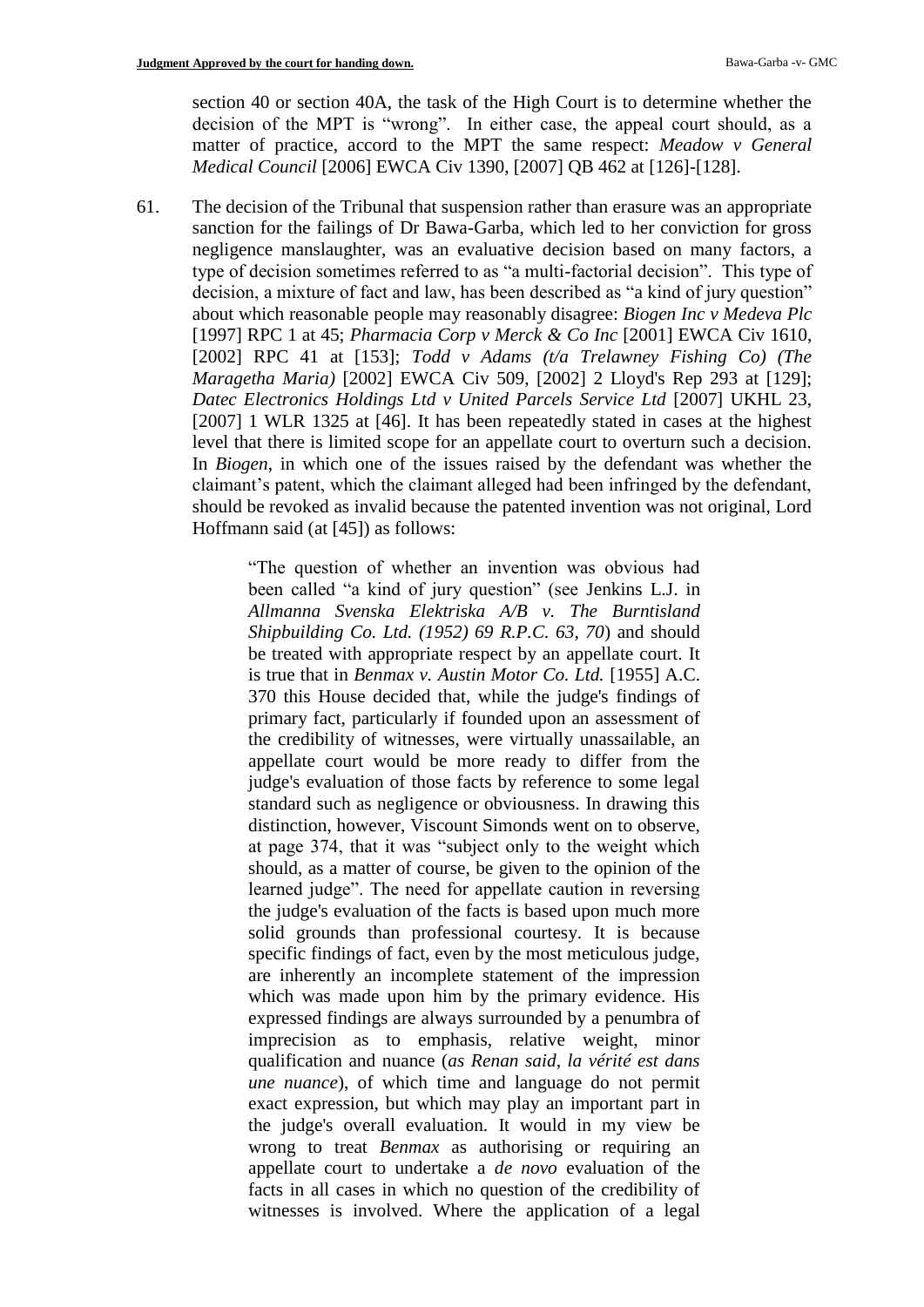standard such as negligence or obviousness involves no question of principle but is simply a matter of degree, an appellate court should be very cautious in differing from the judge's evaluation."

62. In *Assicurazioni Generali SpA v Arab Insurance Group (Practice Note)* [2002] EWCA Civ 1642, [2003] 1 WLR 577, Clarke LJ cited that passage (at [19]) and also said as follows:

> "15. In appeals against conclusions of primary fact the approach of an appellate court will depend upon the weight to be attached to the findings of the judge and that weight will depend upon the extent to which, as the trial judge, the judge has an advantage over the appellate court; the greater that advantage the more reluctant the appellate court should be to interfere. As I see it, that was the approach of the Court of Appeal on a "rehearing" under the Rules of the Supreme Court and should be its approach on a "review" under the Civil Procedure Rules 1998.

> 16. Some conclusions of fact are, however, not conclusions of primary fact of the kind to which I have just referred. They involve an assessment of a number of different factors which have to be weighed against each other. This is sometimes called an evaluation of the facts and is often a matter of degree upon which different judges can legitimately differ. Such cases may be closely analogous to the exercise of a discretion and, in my opinion, appellate courts should approach them in a similar way."

- 63. These paragraphs were approved by the House of Lords in *Datec* at [46]. In the recent case of *R (Bowen and Stanton) v Secretary of State for Justice* [2017] EWCA Civ 2181, McCombe LJ explained (at [65]) that, when the appeal is from a trial judge's multi-factorial decision, "the appeal court's approach will be conditioned by the extent to which the first instance judge had an advantage over the appeal court in reaching his/her decision. If such an advantage exists, then the appeal court will be more reticent in differing from the trial judge's evaluations and conclusions".
- 64. In *Bowen and Stanton*, McCombe LJ went on (at [67]) to quote from Lord Clarke's judgment in *Re B (A Child) (Care Proceedings)* [2013] UKSC 33; [2013] 1 WLR 1911 at [137] as follows:

"In England and Wales the jurisdiction of the Court of Appeal is set out in CPR r 52.11(3) , which provides that 'the appeal court will allow an appeal where the decision of the lower court was (a) wrong; or (b) unjust because of a serious procedural or other irregularity in the proceedings in the lower court'. The rule does not require that the decision be 'plainly wrong'. However, the courts have traditionally required that the appeal court must hold that the judge was plainly wrong before it can interfere with his or her decision in a number of different classes of case. I referred to some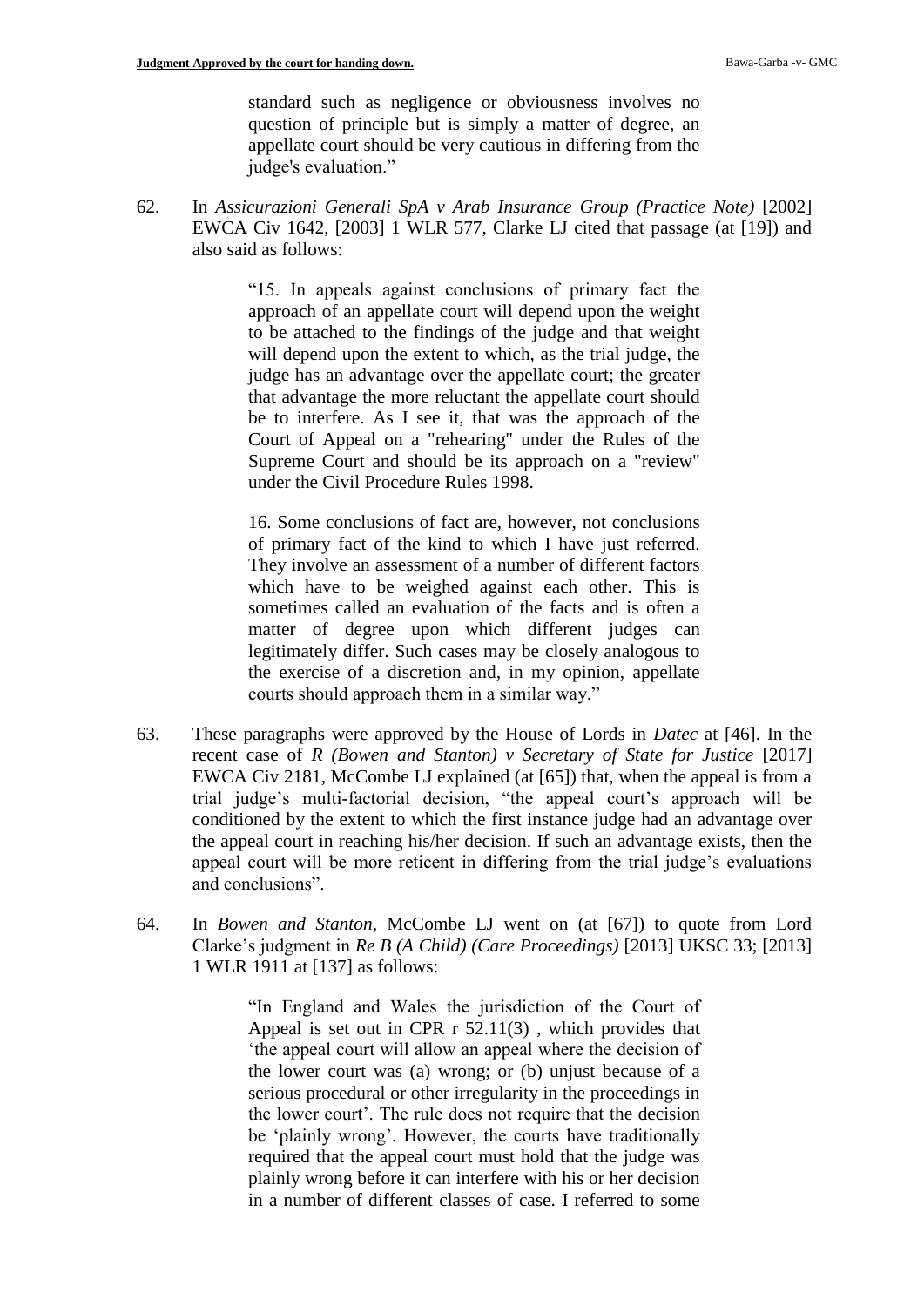of them in *Assicurazioni Generali SpA v Arab Insurance Group [2003] 1 WLR 577 ...* at my paras 9–23. It seemed to me then and it seems to me now that the correct approach of an appellate court in a particular case may depend upon all the circumstances of that case. So, for example, it has traditionally been held that, absent an error of principle, the Court of Appeal will not interfere with the exercise of a discretion unless the judge was plainly wrong. On the other hand, where the process involves a consideration of a number of different factors, all will depend on the circumstances. As Hoffmann LJ put it in *In re Grayan Building Services Ltd (In Liquidation) [1995] Ch 241*, 254, 'generally speaking, the vaguer the standard and the greater the number of factors which the court has to weigh up in deciding whether or not the standards have been met, the more reluctant an appellate court will be to interfere with the trial judge's decision'."

65. McCombe LJ also quoted (at [71]) the case of *Smech Properties Ltd v Runnymede Borough Council* [2016] EWCA Civ 42, in which Sales LJ said as follows:

> "29. ... Where an appeal is to proceed, like this one, by way of a review of the judgment below rather than a re-hearing, it will often be appropriate for this court to give weight to the assessment of the facts made by the judge below, even where that assessment has been made on the basis of written evidence which is also available to this court. The weight to be given to the judge's own assessment will vary depending on the circumstances of each particular case, the nature of the finding or factual assessment which has been made and the nature and range of evidential materials bearing upon it. Often a judge will make a factual assessment by taking into account expressly or implicitly a range of written evidence and making an overall evaluation of what it shows. Even if this court might disagree if it approached the matter afresh for itself on a re-hearing, it does not follow that the judge lacked legitimate and proper grounds for making her own assessment and hence it does not follow that it can be said that her decision was "wrong"."

66. McCombe LJ commented on that passage as follows:

"72. It seems to me that Sales LJ was addressing the exigencies of reviewing a first instance judge's assessment of primary facts, even where (as in our case) the evidence before the court below was entirely in writing. All will depend on the circumstances of the case and what opportunity the court has, in reality, to improve and correct the overall assessment of the evidence before the first instance judge as a whole."

67. That general caution applies with particular force in the case of a specialist adjudicative body, such as the Tribunal in the present case, which (depending on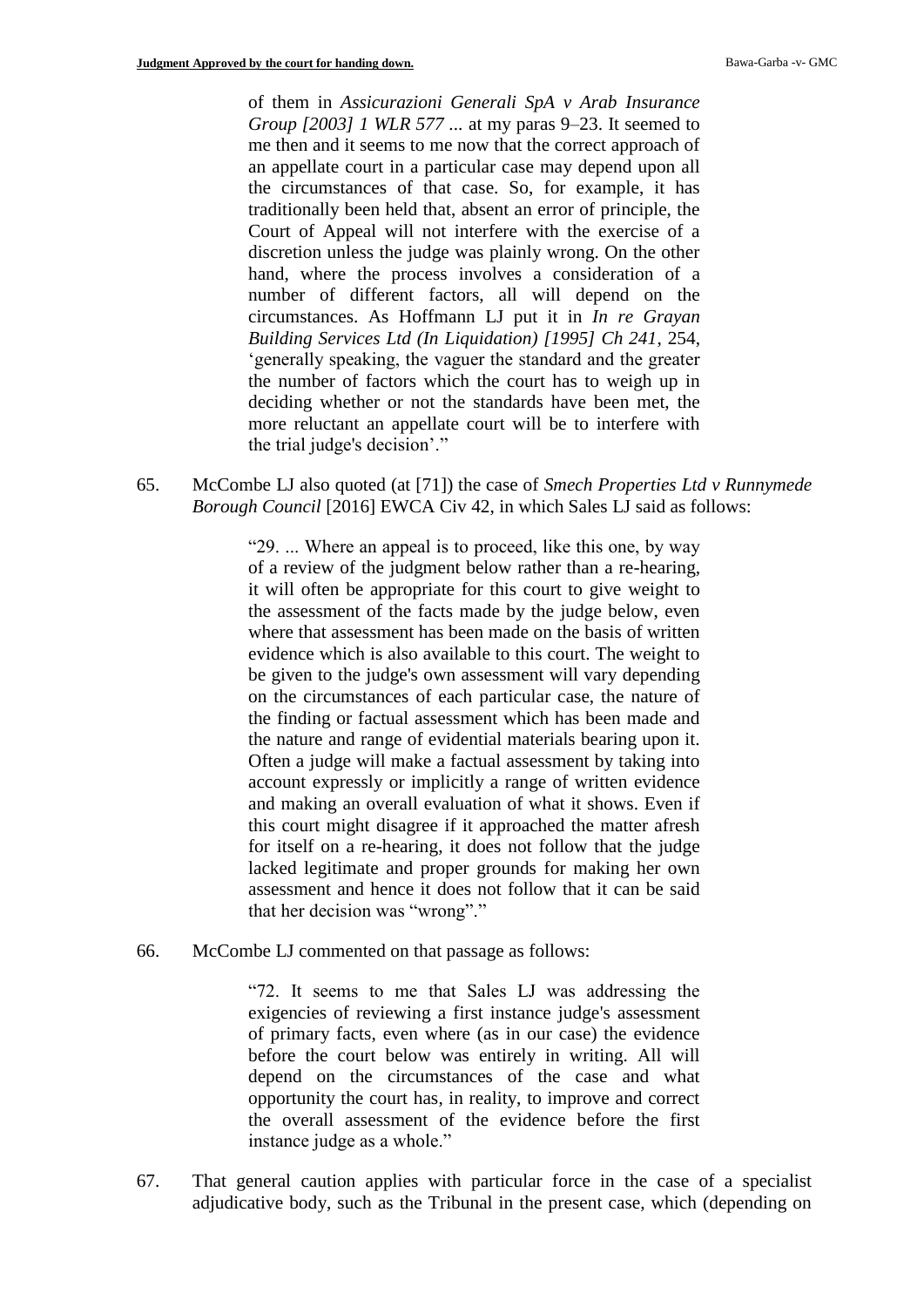the matter in issue) usually has greater experience in the field in which it operates than the courts: see *Smech* at [30]; *Khan v General Pharmaceutical Council*  [2016] UKSC 64, [2017] 1 WLR 169 at [36]; *Meadow* at [197]; and *Raschid v General Medical Council* [2007] EWCA Civ 46, [2007] 1 WLR 1460 at [18]-[20]. An appeal court should only interfere with such an evaluative decision if (1) there was an error of principle in carrying out the evaluation, or  $(2)$  for any other reason, the evaluation was wrong, that is to say it was an evaluative decision which fell outside the bounds of what the adjudicative body could properly and reasonably decide: *Biogen* at 45; *Todd* at [129]; *Designers Guild Ltd v Russell Williams (Textiles) Ltd (trading as Washington DC)* [2001] FSR 11 (HL) at [29]; *Buchanan v Alba Diagnostics Ltd* [2004] UKHL 5, [2004] RPC 34 at [31]. As the authorities show, the addition of "plainly" or "clearly" to the word "wrong" adds nothing in this context.

- 68. That was, indeed, the basis on which the Divisional Court in the present case allowed the appeal and substituted the sanction of erasure for the sanction of suspension. The error of principle identified by the Divisional Court was that the Tribunal did not respect the verdict of the jury, which found that the failings of Dr Bawa-Garba, in relation to the care and treatment of Jack, were "truly exceptionally bad". The Divisional Court considered that the Tribunal, having considered systemic failings or failings of others and personal mitigation which had already been considered by the jury, came to its own, unstated, view that she was less culpable than the verdict of the jury established. The Divisional Court also considered that the only sanction properly and reasonably open to the Tribunal was erasure.
- 69. Grounds of appeal (2) and (4) attack the Divisional Court's decision on the point of principle. Grounds of appeal (1), (3) and (5) attack the Divisional Court's decision that erasure was the only sanction properly and reasonably open to the Tribunal.
- 70. The same criticisms of the Tribunal were maintained before us by Mr Ivan Hare QC, for the GMC. On the point of principle, he submitted that the Tribunal had reduced the level of Dr Bawa-Garba's culpability below that which had necessarily been found by the jury and established by her conviction, namely that her failings in her care and treatment of Jack were "truly exceptionally bad", which is the standard of care necessary for a conviction for gross negligence manslaughter: *R v Misra* [2004] EWCA Crim 2375*;* [2005] 1 Cr App R 21*; R v Sellu* [2016] EWCA Crim 1716, [2017] 4 WLR 64. He submitted that this was contrary to rule 34(3) of the Fitness to Practise Rules, which provides that production of a certificate under the hand of a competent officer of a court that a person has been convicted of a criminal offence "shall be conclusive evidence of the offence committed".
- 71. Mr Hare said that the Tribunal had attributed a lower level of culpability on the part of Dr Bawa-Garba than was necessarily established by her conviction for gross negligence manslaughter because it had wrongly taken into account, in her favour, systemic failings of the Trust and the failings of others. He submitted that it was wrong of the Tribunal to do so because most of them had been part of Dr Bawa-Garba's defence but had been regarded by the jury as insufficient to reduce her level of culpability below that required for a conviction for gross negligence manslaughter. He also submitted that they were, in any event, irrelevant.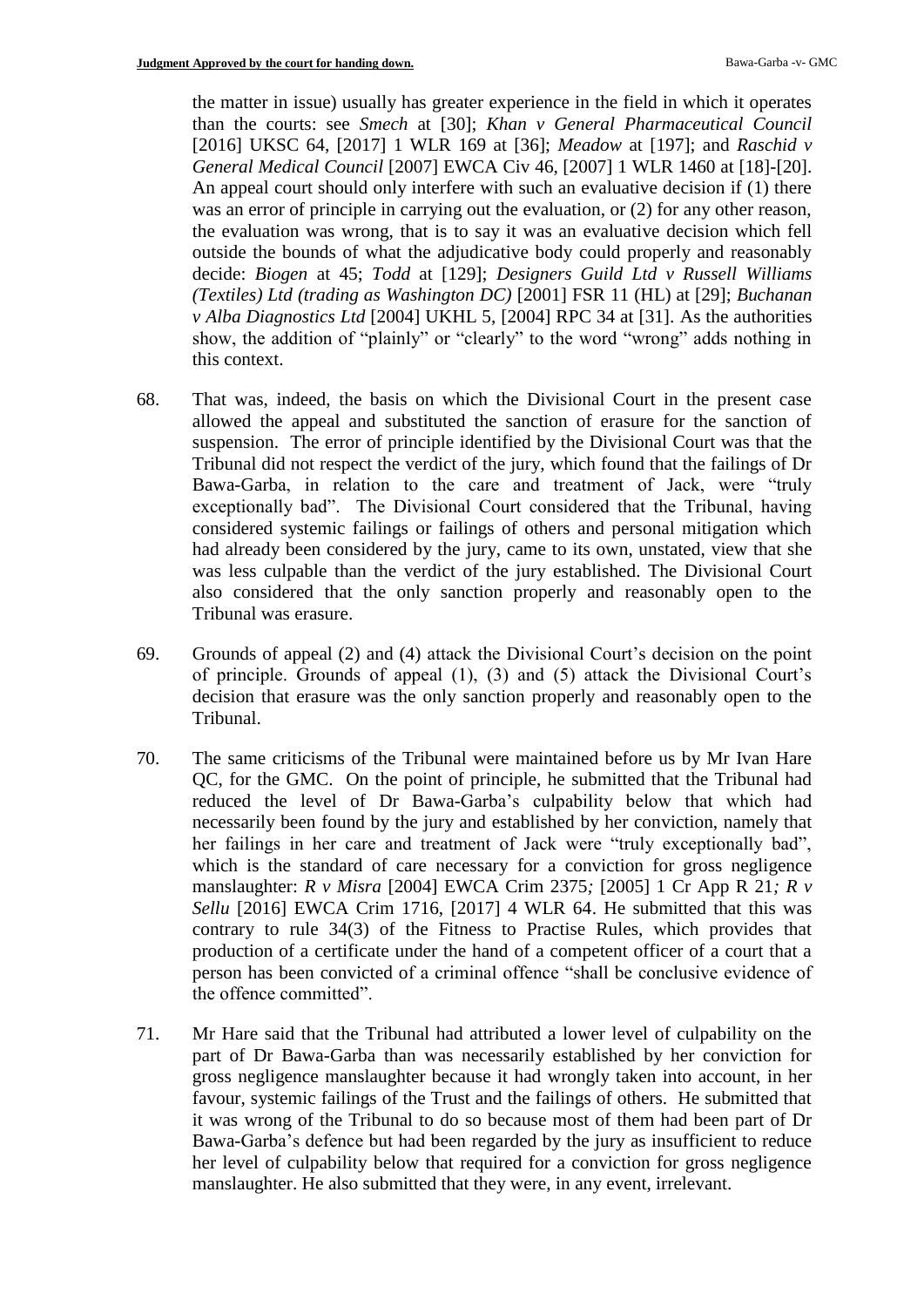- 72. Paragraph 28 of the Tribunal's Sanction Decision specified six matters which the Tribunal took into account as providing a "context of wider failings" than the failings of Dr Bawa-Garba alone. They were (1) failings on the part of the nurses and consultants, (2) medical and nursing staff shortages, (3) IT system failures which led to abnormal laboratory test results not being highlighted, (4) deficiencies in hand-over, (5) accessibility of the data at the bedside, and (6) the absence of a mechanism for an automatic consultant review. Mr Hare pointed out that the first four had been part of Dr Bawa-Garba's case at the trial. He said that matters (5) and (6) were of no consequence for the reasons given by the Divisional Court, namely that Dr Bawa-Garba could have called on a consultant and she had failed to use the data that she had.
- 73. Mr Hare emphasised in the course of his oral submissions that the GMC's case was not that such matters, and matters of personal mitigation, could never be taken into account by a MPT in deciding on impairment and sanction in the case of a medical practitioner convicted of gross negligence manslaughter. The GMC's position, he said, was that they could not reduce the culpability of Dr Bawa-Garba below that necessarily found by the jury in finding Dr Bawa-Garba guilty of that offence, namely truly exceptionally bad. He submitted that, furthermore, systemic failures on the part of the Trust were irrelevant to impairment and sanction because what was in issue in respect of those matters was the personal failings of Dr Bawa-Garba and not those of the Trust as an institution.
- 74. We reject the GMC's contention that the Tribunal made an error of principle in taking into account systemic failures on the part of the Trust and personal mitigation of Dr Bawa-Garba, even if they formed part of the evidence presented to the jury in support of Dr Bawa-Garba's defence in the criminal trial. In the first place, as was made clear in both the summing up and the sentencing remarks of Nicol J, systemic failures on the part of the Trust were only ever of peripheral relevance to the guilt or absence of guilt of Dr Bawa-Garba for gross negligence manslaughter. That issue turned on whether her own failings in the care and treatment of Jack were truly exceptionally bad, that is to say fell far below the standard expected of a reasonable doctor, and caused or contributed significantly to Jack's death. It is significant, in that regard, that both the prosecution and the defence agreed that the report commissioned by the Trust, following Jack's death, which investigated systemic failures on the part of the Trust and made recommendations for improvement, should not be placed before the jury. The centrality of Dr Bawa-Garba's personal acts and omissions in the jury's task of deciding on guilt was reflected in the directions of Nicol J to the jury, in which he said the following:

"You may or may not think that the hospital itself was at fault, but you must set those feelings aside. Your role is not to choose between various people who may have played a part in Jack's death. It is not your job to decide whether these three defendants or any of them come top of that list or to try to rank them. Rather you must focus on the specific elements of manslaughter which the Crown must prove in relation to each of the defendants."

75. In his sentencing remarks, however, Nicol J said that, in determining the appropriate sentence, he did take into account the circumstances in which the offence had taken place. He mentioned that the unit was very busy and could not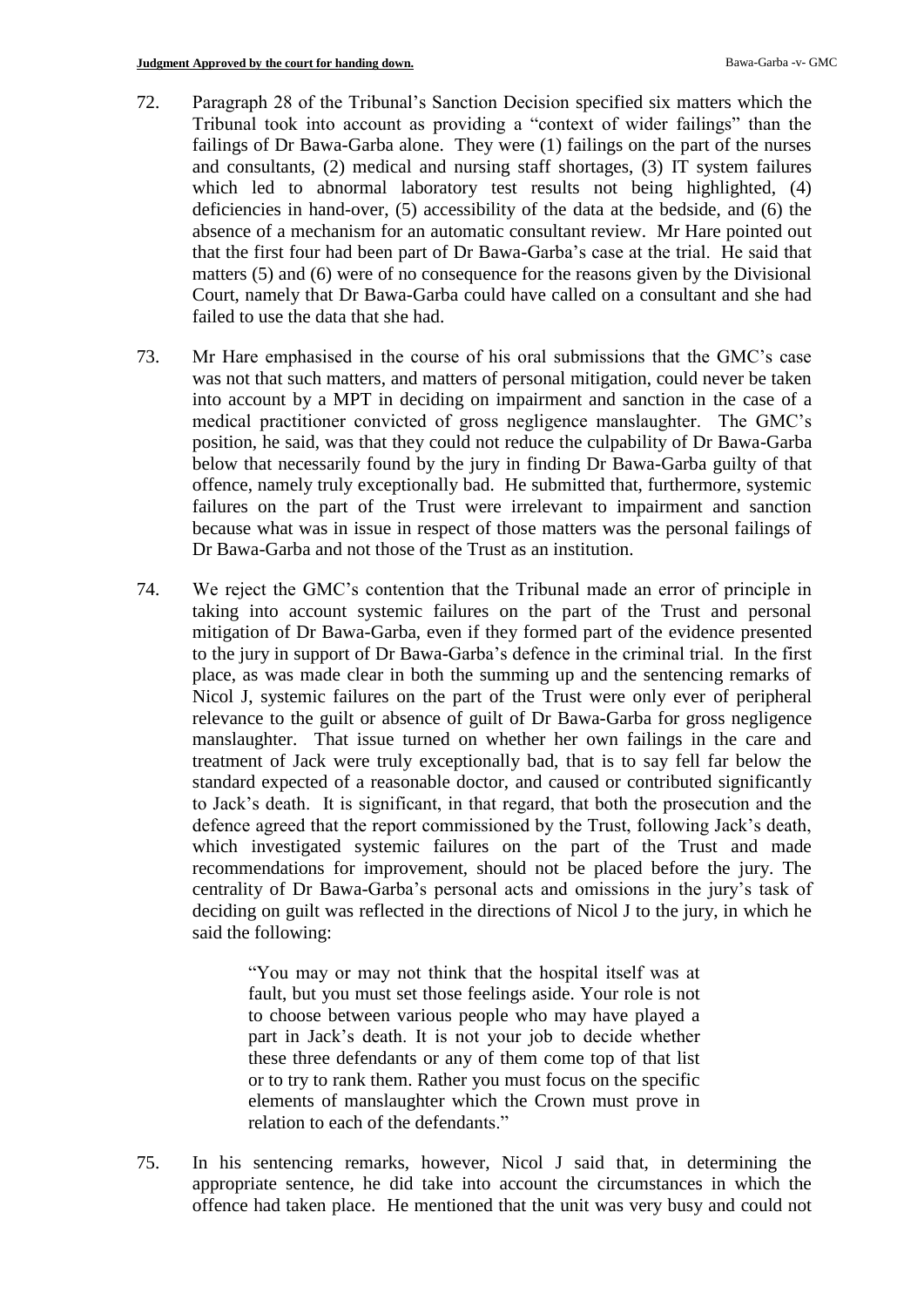limit its intake, and that attention had been drawn to the deficiency of others, whose performance was less than ideal. He said:

"There was a limit to how far these issues could be explored in the trial."

- 76. Secondly, there was a fundamental difference between the task and necessary approach of the jury, on the one hand, and that of the Tribunal, on the other. The task of the jury was to decide on the guilt or absence of guilt of Dr Bawa-Garba having regard to her past conduct. The task of the Tribunal, looking to the future, was to decide what sanction would most appropriately meet the statutory objective of protecting the public pursuant to the over-arching objectives in section 1(1A) and 1(B) of MA 1983, namely to protect, promote and maintain the health, safety and well-being of the public, to promote and maintain public confidence in the medical profession, and to promote and maintain proper professional standards and conduct for members of the profession: *Bolton v Law Society* [1994] 1 WLR 512, at 518F-H; *Ziderman v General Dental Council* [1976] 1 WLR 330 at 333; *R (Redgrave) v Commissioner of Police of the Metropolis* [2003] EWCA Civ 4, [2003] 1 WLR 1136 at [38]. As Laws LJ said in *Raschid* (at [18]) the Tribunal is concerned with the reputation or standing of the profession rather than the punishment of the doctor; so did Sales J in *Yeong v General Medical Council*  [2009] EWHC 1923 (Admin), [2010] 1 WLR 548 at [19] and [21]. As Ms Fenella Morris QC put it elegantly in her skeleton argument for the Professional Standards Authority, the decisions of the Crown Court and the MPT are taken by different bodies, with different functions, addressing different questions and at different times.
- 77. Thirdly, different degrees of culpability are capable of satisfying the requirements of gross negligence manslaughter, some failings being more serious or even substantially more serious than others, even though they all constitute severe or gross negligence: *R v Garg* [2012] EWCA Crim 2520, [2013] 2 Cr App R (S) 30 at [47]. That is reflected in the different sentences available for a conviction for the offence of gross negligence manslaughter. In the present case the sentence passed by Nicol J of two years imprisonment suspended for two years was a conspicuously light sentence. In *R v Babamiri* [2015] EWCA Crim 2152 Lord Thomas LCJ said (at [37]) that an immediate custodial sentence of 12 months imprisonment was at the bottom end of the scale for gross negligence manslaughter. The sentence of Nicol J was even lighter than that. Nicol J said in his sentencing remarks that he passed sentence on the basis that the failures of Dr Bawa-Garba led Jack to die significantly sooner than he would otherwise have done, rather than that her failures had significantly contributed to his death; and he took into account all the circumstances in which the offences took place, including that her responsibilities for Jack's care and treatment were shared with others, as well as many points of personal mitigation. The Tribunal was just as much entitled to take into account, in determining the appropriate sanction, systemic failings on the part of the Trust, as part of the context for Jack's tragic death and Dr Bawa-Garba's role in it, as well as matters of personal mitigation, as Nicol J was entitled to do in determining the appropriate sentence for her crime: *R (Campbell) v Council v General Medical Council* [2005] EWCA Civ 250, [2005] 1 WLR 3488 at [19].
- 78. Fourthly, it follows that, in taking those matters into account in determining the appropriate sanction, the Tribunal was not disrespecting the verdict of the jury, as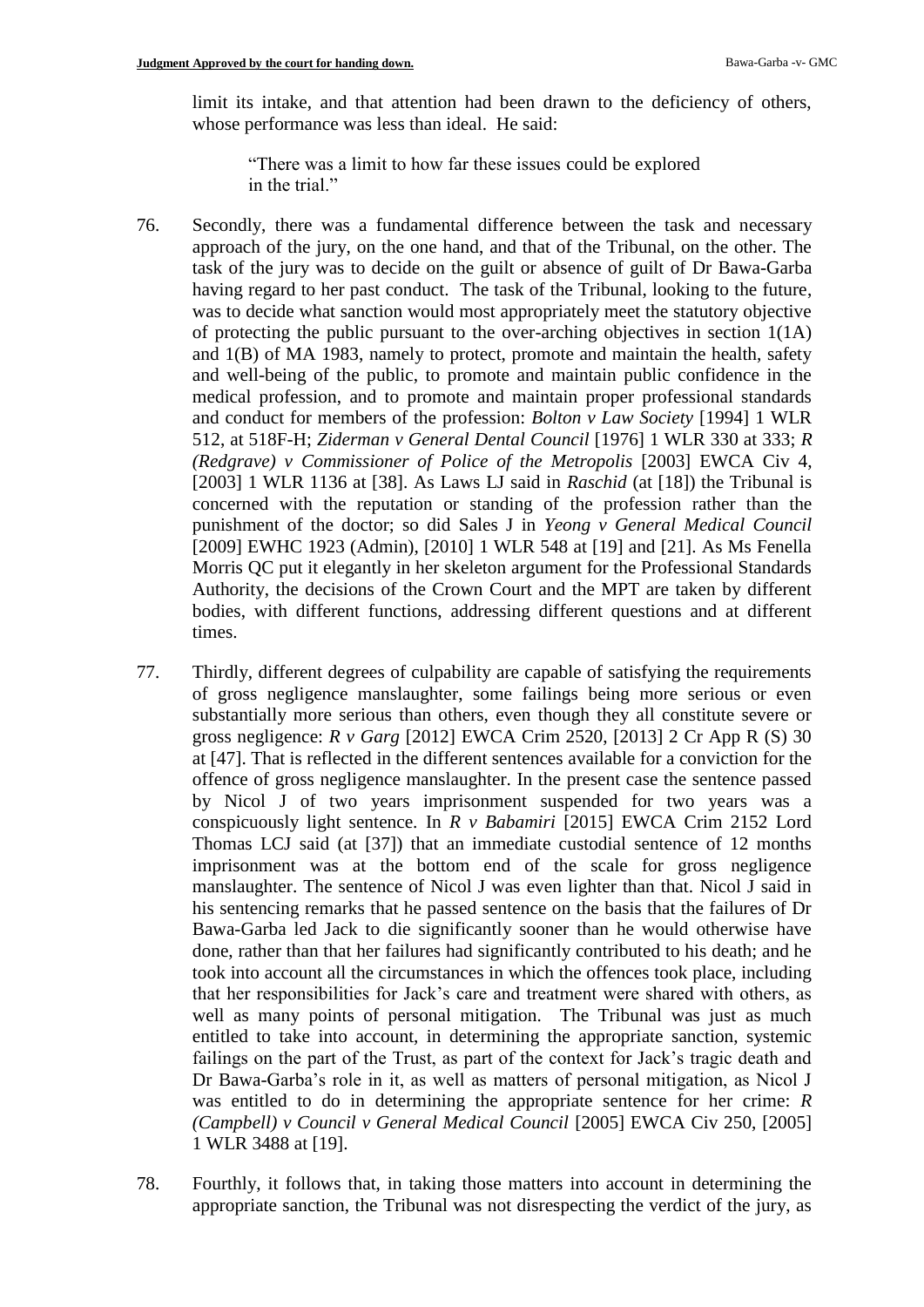the Divisional Court thought. The Tribunal was not deciding that the failings of Dr Bawa-Garba were other than truly exceptionally bad. The Tribunal was conducting an evaluative exercise to determine what sanction was most appropriate to satisfy the statutory objective of protecting the public in the tripartite sense in section 1(1B) of MA 1983. Accordingly, the Tribunal's Sanction Decision was not contrary to Rule 34(3) of the Fitness to Practise Rules as the matters taken into account by the Tribunal in determining the sanction did not contradict any necessary findings of fact underpinning Dr Bawa-Garba's conviction.

- 79. Ouseley J in the Divisional Court appears to have thought that the Tribunal used language in its Sanction Decision which supports the inference that the Tribunal did not consider the conduct of Dr Bawa-Garba to be "truly exceptionally bad". He pointed in that context (at [43]) to the description of Dr Bawa-Garba's failings as falling "far short" of the standards expected. We do not accept that that inference can be drawn from the description used by the Tribunal of Dr Bawa-Garba's failings.
- 80. Nicol J said the following in his sentencing remarks:

"I directed the jury that they could only convict you if they were satisfied that you were negligent and that your negligence significantly contributed to Jack's death or its timing. Furthermore, any such negligence had to be gross or severe. In other words, the jury had to be satisfied that what you did or didn't do was truly exceptionally bad. Your negligence had to be not just below the standard which could be expected of a reasonable doctor but far below that standard. By their verdict, the jury have shown that they were sure of all these matters."

- 81. The Tribunal plainly had in mind those words of Nicol J. In the Impairment Decision the Tribunal said (at para 8) that the jury was satisfied that Dr Bawa-Garba's negligence was "gross or severe", and (at para 18) that Dr Bawa-Garba's actions "fell far below the standards expected of a competent doctor at [her] level", and (at para 23) that Dr Bawa-Garba's actions "fell so far below the standards to be expected resulting in a criminal conviction". In the use of those descriptions, as in the reference in the Sanction Decision (at para 28) to Dr Bawa-Garba's actions "falling far short of the standards expected", the Tribunal was plainly reflecting the different ways in which Nicol J had himself described Dr Bawa-Garba's culpability in his sentencing remarks.
- 82. We turn, then, from the issue whether the Tribunal made an error of principle to the question whether the sanction of suspension for 12 months, subject to review prior to the end of the period of suspension, was a sanction properly and reasonably open to the Tribunal. In submitting that erasure was the only sanction properly open to the Tribunal, Mr Hare placed considerable weight on the Sanctions Guidance. At one point in his oral submissions, he suggested that the Sanctions Guidance had statutory force because it must have been published pursuant to section 35 of MA 1983. We reject that suggestion. Section 35 confers on the GMC power to provide advice for members of the medical profession on standards of professional conduct, standards of professional performance, and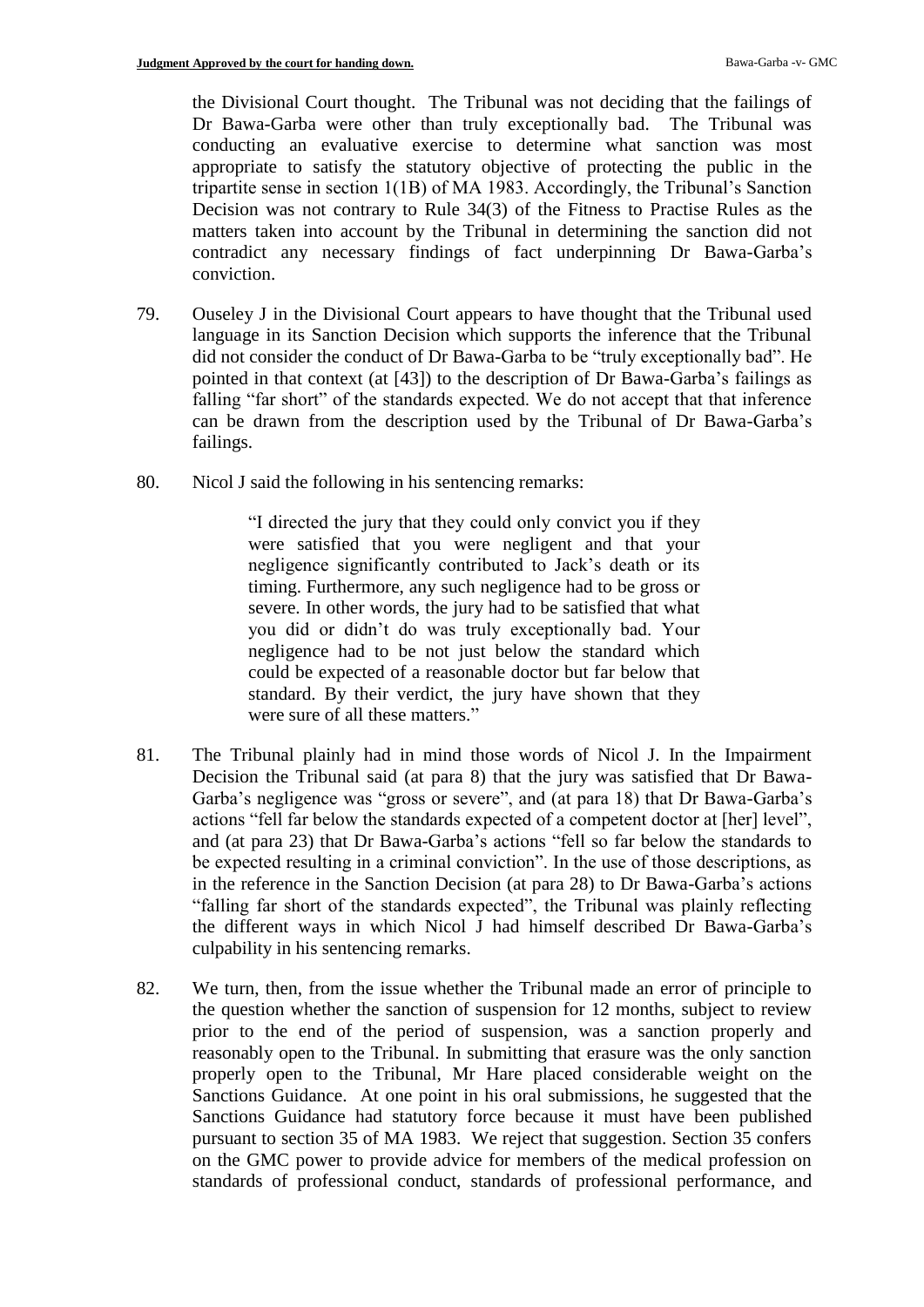medical ethics. The Sanctions Guidance does none of those things. Its purpose is described on its first page as being:

"… for use by medical practitioners tribunals, in cases that have been referred to the MPTS for a hearing, when considering what sanction to impose following a finding that the doctor's fitness to practise is impaired. It also contains guidance on the issue of warnings where a tribunal has concluded that the doctor's fitness to practise is not impaired. It outlines the purpose of sanctions and the factors to be considered."

- 83. The Sanctions Guidance contains very useful guidance to help provide consistency in approach and outcome in MPTs and should always be consulted by them but, at the end of the day, it is no more than that, non-statutory guidance, the relevance and application of which will always depend on the precise circumstances of the particular case: compare *Professional Standards Authority v Health and Care Professions Council* [2017] EWCA Civ 319 at [26].
- 84. Mr Hare submitted that the Sanctions Guidance indicated that erasure was the appropriate sanction in the present case. He referred to paragraph 17, which provides that, although the MPT should make sure the sanction it imposes is appropriate and proportionate, the reputation of the profession as a whole is more important than the interests of any individual doctor (which is based on Lord Bingham's statement to that effect in *Bolton* at 519E); paragraph 24, which states that the MPT is less able to take mitigating factors into account when the concern is about patient safety, or is of a more serious nature, than if the concern is about public confidence in the profession; and paragraph 32, which provides that there are some cases where a doctor's failings are irremediable because they are so serious or persistent that, despite steps subsequently taken, action is needed to maintain public confidence, including where a doctor knew, or ought to have known, that they were causing harm to patients, and should have taken steps earlier to prevent this. He also laid particular weight on paragraph 103, which provides as follows, so far as relevant:

"103. Any of the following factors being present may indicate erasure is appropriate … (c) Doing serious harm to others (patients or otherwise), either deliberately or through incompetence and particularly where there is a continuing risk to patients …"

- 85. We consider it is clear that none of those provisions necessarily required the sanction of erasure in the present case. What is an appropriate and proportionate sanction always depends on the facts of the particular case in question. Paragraph 103 makes that explicit with the word "may" in its first sentence, as well as the word "indicate", which is also permissive, not mandatory.
- 86. Mr Hare also referred to the apparent assumption of Nicol J in his sentencing remarks that the medical career of Dr Bawa-Garba was over. He referred to paragraph 111 of the Sanctions Guidance, which states that the sentence imposed is not necessarily a definitive guide to the seriousness of the offence, given that there may have been personal circumstances that led the court to be lenient, such as the expectation that the regulatory body would erase the doctor subsequent to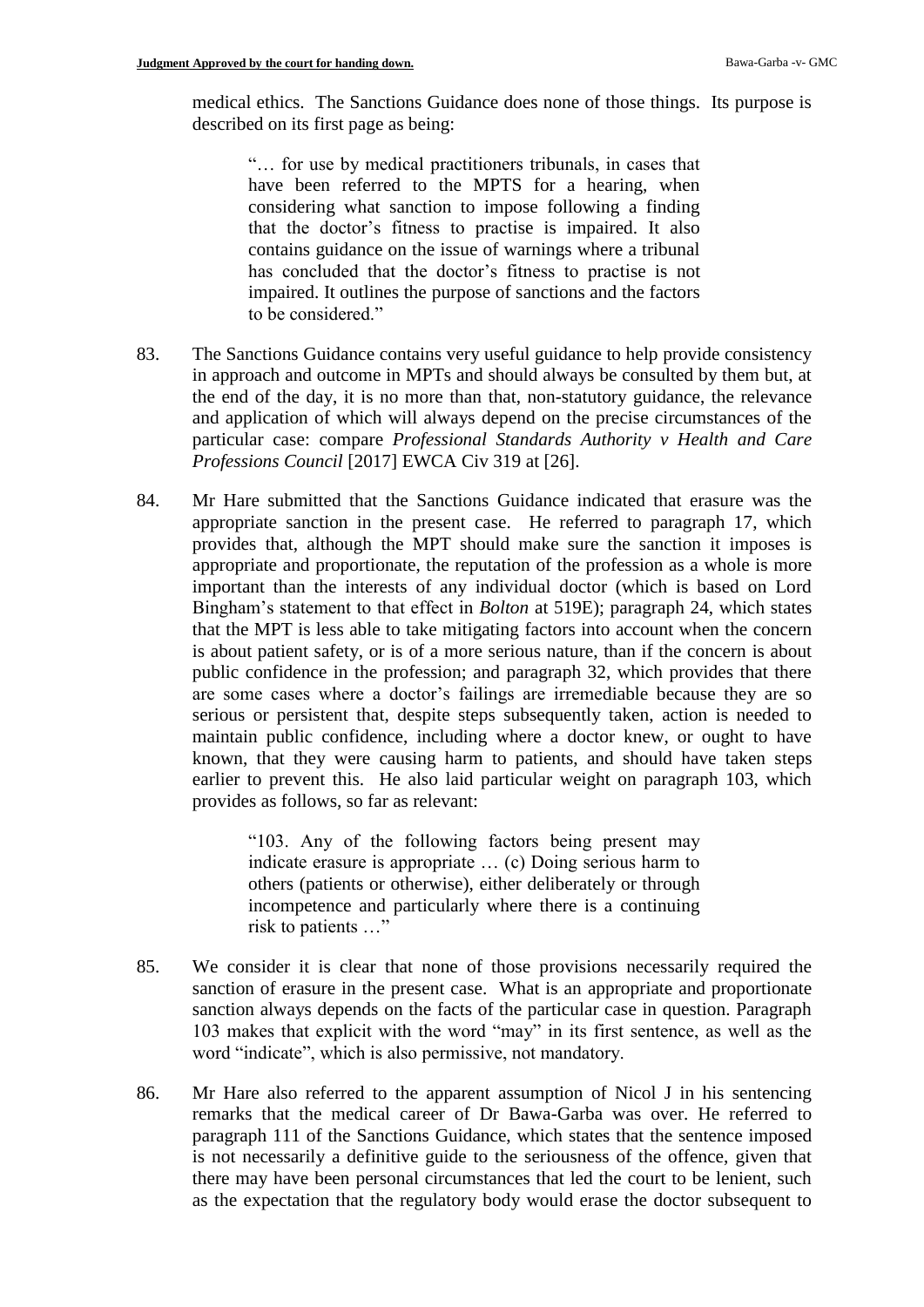the conviction and sentence. There was no indication in the sentencing remarks of Nicol J, however, that the assumption that Dr Bawa-Garba's medical career was at an end was what led him to impose an unusually lenient sentence. Furthermore, it would be quite wrong to suggest that his assumption should in some way have influenced the Tribunal to give effect to it through the sanction it ordered. Nor did the Divisional Court itself make any suggestion to that effect.

- 87. Undoubtedly, there are some cases where the facts are such that the most severe sanction, erasure, is the only proper and reasonable sanction. This is not one of them. Once it is understood that it was permissible for the Tribunal to take into account the full context of Jack's death, including the range of persons bearing responsibility for that tragedy and the systemic failings of the Trust, as well as the other matters relied upon by Dr Bawa-Garba, and that the Tribunal plainly had in mind its overriding obligation to protect the public for the future, in the tri-partite sense stated in section 1(1B) of MA 1983, it is impossible to say that the suspension sanction imposed by the Tribunal was not one properly open to it and that the only sanction properly and reasonably available was erasure.
- 88. In reaching its conclusion to the contrary, the Divisional Court appears to have adopted an impermissible approach, even though it was one which the Divisional Court itself expressly disclaimed: that erasure should be imposed if the medical practitioner has caused serious harm to a patient through incompetence, despite there being no continuing risk to patients, unless there are sufficiently significant reasons and circumstances for a lesser sanction consistent with the maintenance of public confidence in the profession and its professional standards. That amounts to a presumption of erasure in the case of such harm.
- 89. Ouseley J said (at [40]) that he did not accept the submission of Mr Hare (a submission which Mr Hare told us he never made and does not make) that there is a presumption that a conviction for manslaughter by gross negligence should lead to erasure in the absence of exceptional or truly exceptional circumstances. Ouseley J said that the then counsel for Dr Bawa-Garba was right that the issue depends on the facts and circumstances of each case, considered individually. For the reasons we have given, we entirely agree with those statements of Ouseley J.
- 90. The analysis of Ouseley J, however, leading to his decision that the appeal should be allowed and the sanction of erasure be substituted for suspension, has the effect of proceeding on precisely the approach which he had rejected as illegitimate. The steps in his analysis may be summarised as follows. First, Dr Bawa-Garba's conviction for gross negligence manslaughter meant that the jury had concluded that her personal culpability was "truly exceptionally bad" or gross or severe. Secondly, that view of the jury must be treated as conclusive. It was not open to the Tribunal to reduce Dr Bawa-Garba's level of personal culpability below "truly exceptionally bad". Thirdly, the jury found Dr Bawa-Garba guilty, notwithstanding systemic failings of the Trust or failings of others and personal mitigation. Accordingly, to treat them as reducing her culpability was not consistent with the verdict of the jury. Fourthly, compatibly with the indication of erasure at para. 103(c) of the Sanctions Guidance, where a patient dies sooner than he would have done because of a series of failings over the course of some hours for which the registrant has to take personal responsibility, and those are failings which the Tribunal had to treat as truly exceptionally bad, it would require "rather stronger circumstances than those present" for suspension to be sufficient to maintain public confidence in the profession and its procedures for maintaining its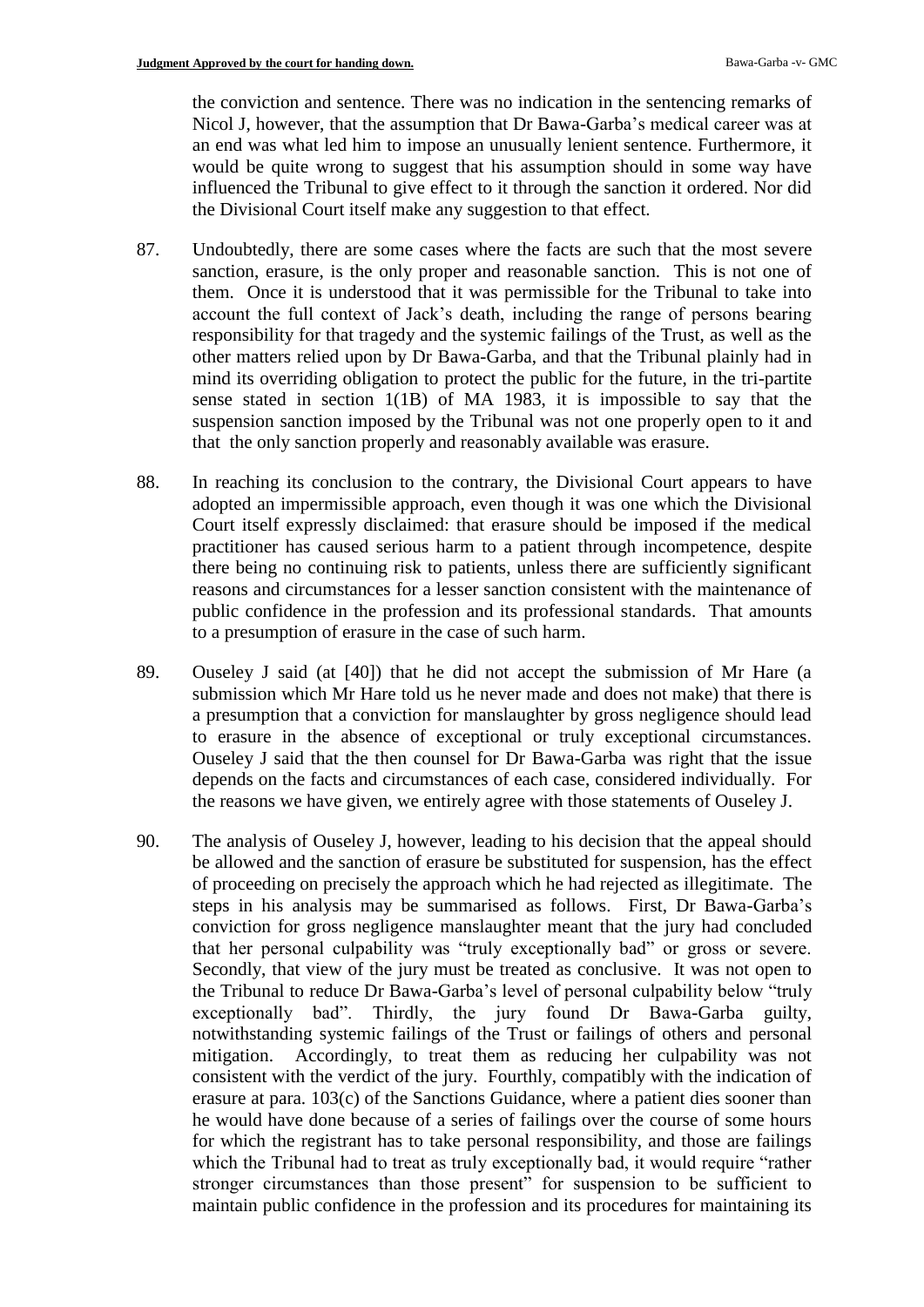professional standards. Accordingly, fifthly, the culpability of Dr Bawa-Garba indicated by the jury's verdict was fundamentally incompatible with being a doctor since it involved truly exceptionally bad failings causing very serious harm to a patient.

- 91. It is clear from that analysis that Ouseley J approached the matter on the basis that (1) the gross negligence manslaughter verdict meant that the Tribunal had to accept that Dr Bawa-Garba's failings in her care and treatment of Jack had been truly exceptionally bad and had caused him very serious harm, (2) such culpability would require a sanction of erasure in order to maintain public confidence in the medical profession and its procedures for maintaining its professional standards unless there were sufficiently significant reasons for imposing a lesser sanction. That seems to us to be materially the same as a presumption that a conviction for manslaughter by gross negligence should lead to erasure in the absence of exceptional or truly exceptional circumstances, a proposition which Ouseley J rightly said (at [40]) was not correct.
- 92. As the Professional Standards Authority has emphasised, the present case is unusual. No concerns have ever been raised about the clinical competency of Dr Bawa-Garba, other than in relation to Jack's death. This is so even though she continued to be employed by the Trust until her conviction and for a significant part of that time carried out clinical work as a doctor. She was described before the Tribunal as being in the top third of her Specialist Trainee cohort. The Tribunal was satisfied that she had remedied the deficiencies in her clinical skills, and it accepted the evidence of two consultants that she is an excellent doctor. The Tribunal was satisfied that the risk of her putting a patient at unwarranted risk of harm in the future was low in the sense, as stated in the Impairment Decision, that the risk of her clinical practice suddenly and without explanation falling below the standards expected on any given day is no higher than for any other reasonably competent doctor. The Tribunal also accepted the evidence that she was honest and reliable and had reflected deeply and demonstrated significant and substantial insight, even though it was unable to conclude that she had complete insight into her actions as it did not hear from her directly. It found that her deficient conduct in relation to the care and treatment of Jack was neither deliberate nor reckless and that she did not present a continuing risk to patients.
- 93. The Tribunal was an expert body entitled to reach all those conclusions. Indeed, none of them have been challenged by the GMC. The Tribunal was entitled to take into account, consistently with *Bijl v General Medical Council* [2001] UKPC 42, [2002] Lloyd's Rep Med 60 at [13], that an important factor weighing in favour of Dr Bawa-Garba is that she is a competent and useful doctor, who presents no material danger to the public, and can provide considerable useful future service to society.
- 94. As we said earlier in this judgment, the Tribunal was, in relation to all those matters and the carrying out of an evaluative judgement as to the appropriate sanction for maintaining public confidence in the profession, an expert panel, familiar with this type of adjudication and comprising a medical practitioner and two lay members, one of whom was legally qualified, all of whom were assisted by a legal assessor. As Lord Hope said in *Marinovich v General Medical Council*  [2002] UKPC 36: